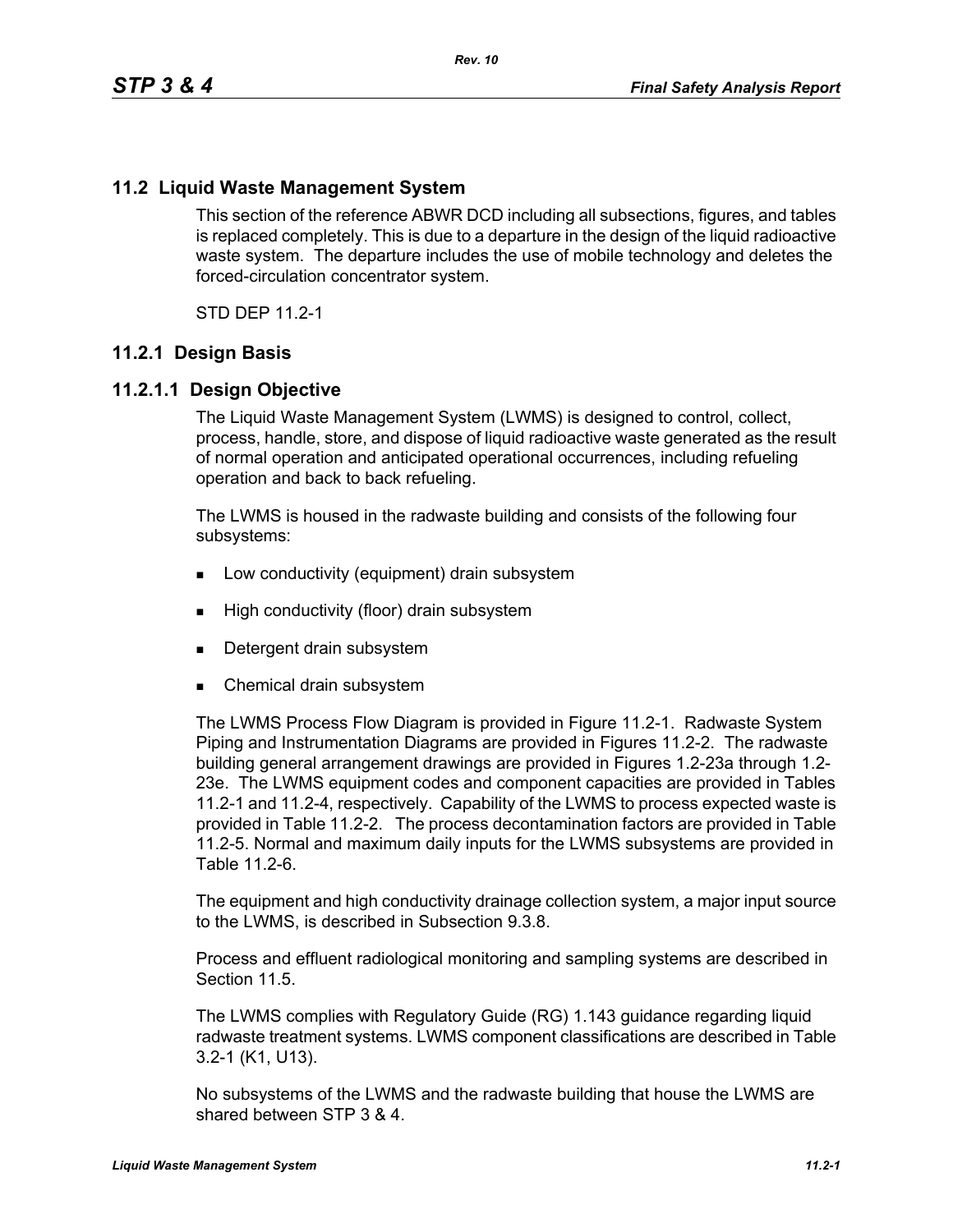#### **11.2.1.2 Design Criteria**

The criteria considered in the design of this system include (1) minimization of solid waste shipped for burial, (2) reduction in personnel exposure, (3) minimization of offsite releases, and (4) maximizing the quality of water returned to the primary system. 'Minimization' is based on good engineering practice, and/or cost benefit analysis to keep waste generation and dose as low as reasonably achievable.

The design criteria for the LWMS are:

- The LWMS is designed so that no potentially radioactive liquids can be discharged to the environment unless they have been sampled and verified to be within the limits for discharge. Off-site radiation exposures on an annual average basis are within the limits of 10 CFR 20 and 10 CFR 50 Appendix I.
- The LWMS is designed to meet the requirements of General Design Criteria (GDC) 60 and 61 and the guidance of RG 1.143. RG 1.143 provides design guidance in regard to natural phenomena hazards, internal and external man-induced hazards, and quality group classification and quality assurance provisions for radioactive waste management systems; structures and components. Further, it describes provisions for mitigating Design Basis Accidents (DBA) and controlling releases of liquids containing radioactive materials, e.g., spills or tank overflows, from all plant systems outside reactor containment (see Table 11.2-1 Equipment Codes for Radwaste Equipment from RG 1.143).
- The LWMS is designed to keep the exposure to plant personnel "As Low As Reasonably Achievable" (ALARA) during normal operation and plant maintenance, in accordance with RG 8.8.
- All atmospheric liquid radwaste tanks are provided with an overflow connection at least the size of the largest inlet connection. The overflow is connected below the tank vent and above the high-level alarm instrument location. Each collection tank room is designed to contain the maximum liquid inventory in the event that the tank ruptures as described in Subsection 11.2.2.5. The radwaste building walls are sealed and coated. Tank cubicle liners are utilized to prevent accidental releases to the environment.
- The system is designed to control releases of radioactive materials within the numerical design objectives of Appendix I to 10 CFR 50.
- The system is designed to provide sufficient capacity, redundancy, and flexibility to meet the concentration limits of 10 CFR 20 during periods of equipment downtime and during operation at design basis fuel leakage (see Table 11.2-2 for capability of the four subsystems to process maximum inputs).

Compliance with numerical guidelines in Appendix I to 10 CFR 50 for offsite radiation doses as a result of liquid effluents during normal plant operations, including anticipated operational occurrences, is provided in Subsection 12.2.2.2. To demonstrate compliance with Section II, paragraph D of Appendix I, a cost-benefit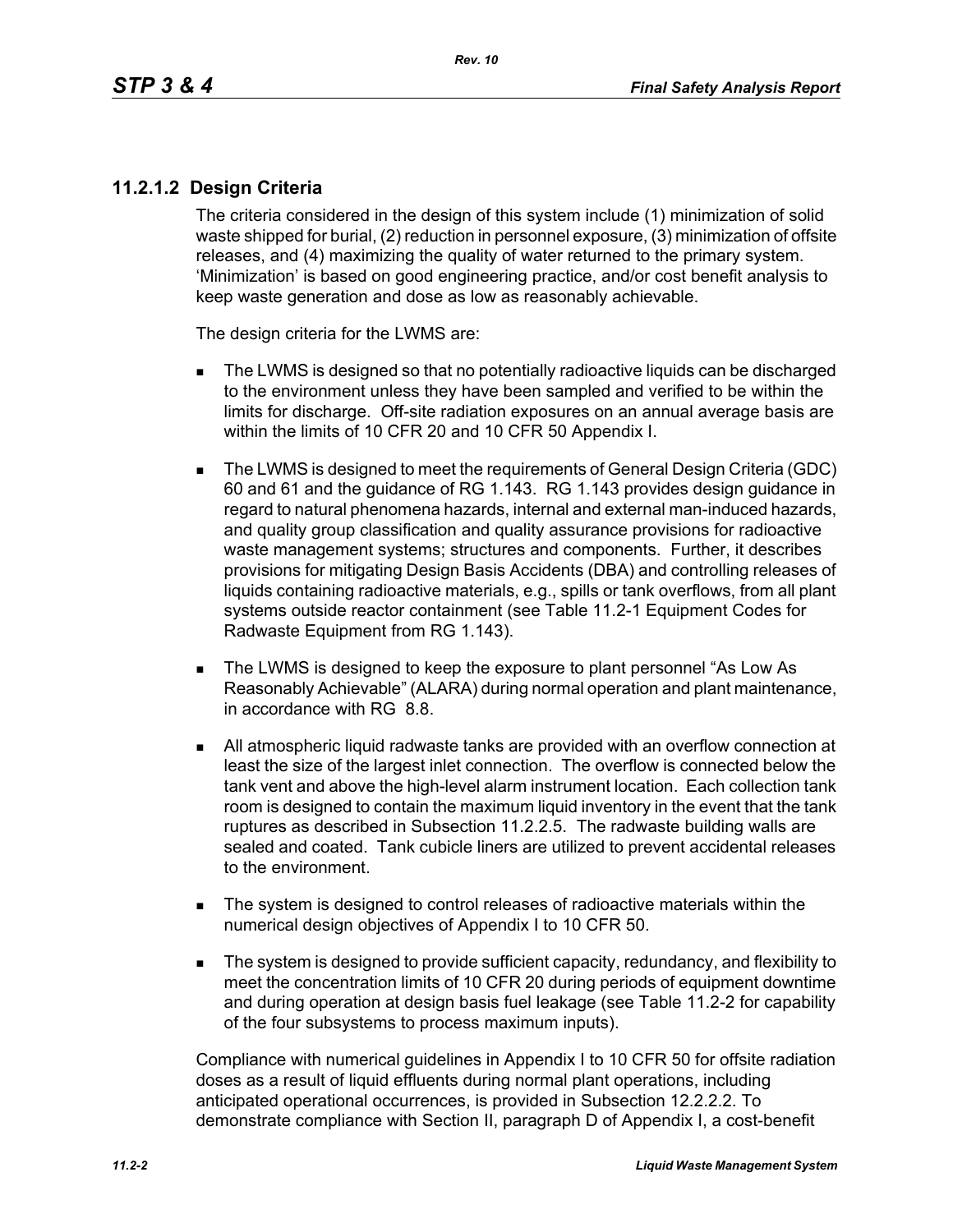analysis was performed in accordance with the guidance of Regulatory Guide 1.110. The analysis postulated the addition of three (3) augments to the LWMS of reasonably demonstrated technologies. These augments were:

- **the addition of one low capacity evaporator to the liquid discharge stream, or**
- the addition of the lowest capacity demineralizer to the liquid discharge stream, or
- the addition of one 10,000 gallon holdup tank to the liquid discharge stream(least cost option).

Regulatory Guide 1.110 cost data used to evaluate the three augments to the LWMS are summarized in the Table 11.2-7.

The total annual costs associated with implementing the three augments to the LWMS and the corresponding benefit-cost ratio are determined using the methodology prescribed in Regulatory Guide 1.110, the cost data provided in Table 11.2-7, and the collective 50 mile total body dose (due to liquid releases) that is presented in Table 5.4-9 of the STP 3 & 4 Environmental Report. The collective 50 mile total body dose is conservatively considered to be the total dose saved as a result of implementing each augment to the LWMS. The total annual cost of each augment to the LWMS and the associated benefit cost ratio are summarized in Table 11.2-8. These results demonstrate that the total annual cost associated with each augment to the LWMS, including the least cost option is substantially larger than the benefit derived from each augment. The cost-benefit numerical analysis, required by 10 CFR 50 Appendix I Section II Paragraph D, demonstrates that the addition of items to the LWMS of reasonably demonstrated technology will not provide a favorable cost benefit. Therefore, the STP 3 & 4 prescribed LWMS meets the numerical guides for dose design objectives.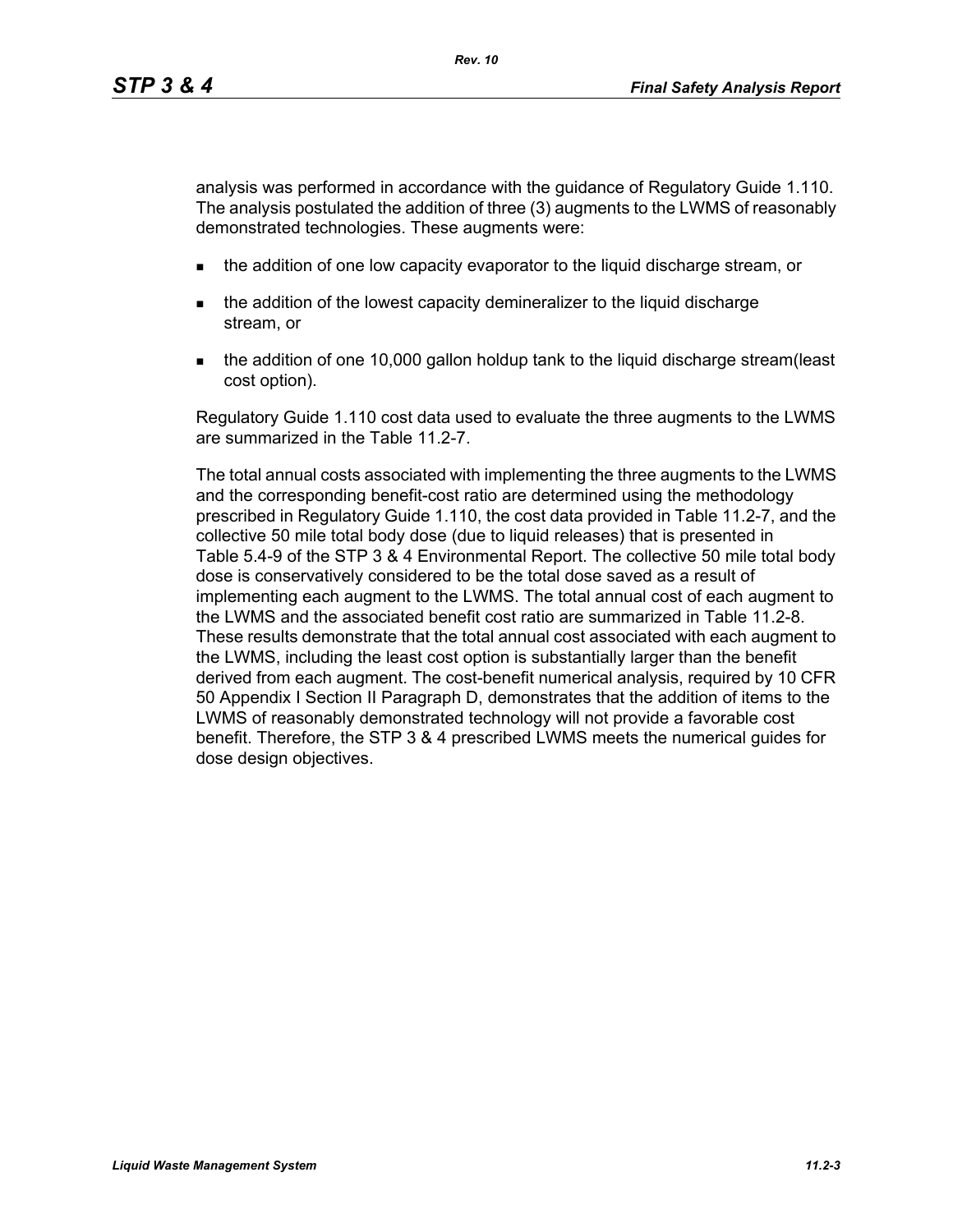|                                                          |                               | Table 11.2-7 REGULATORY GUIDE 1.110 COST DATA (1)<br>(Costs are in 1000s of 1975 Dollars) |                       |
|----------------------------------------------------------|-------------------------------|-------------------------------------------------------------------------------------------|-----------------------|
| Cost-Benefit<br>Parameter                                | 15 gpm Radwaste<br>Evaporator | 50 gpm Demineralizer<br>(BWR 2nd Waste<br>Demineralizer in Series)                        | 10,000<br>Gallon Tank |
| Equipment and<br>Material Direct Cost <sup>(2)</sup>     | 386                           | 43                                                                                        | 55                    |
| Direct Labor Cost<br>$(DLC)^{(2)}$                       | 201                           | 29                                                                                        | 43                    |
| Labor Cost<br><b>Correction Factor</b><br>$(LCCF)^{(3)}$ |                               | 1                                                                                         | 1                     |
| <b>Annual Operating</b><br>Cost (AOC)                    | 20                            | 15                                                                                        | 1                     |
| <b>Annual Maintenance</b><br>Cost (AMC)                  | 30                            | 5                                                                                         | 2                     |

Notes:

(1) All costs are on a per unit basis.

- (2) Equipment and Material Direct Costs and Direct Labor Costs are from Table A-1 of Regulatory Guide 1.110.
- (3) The Labor Cost Correction Factors are from Table A-4 of Regulatory Guide 1.110. The lowest LCCF is chosen which maximizes the benefit.
- (4) The Annual Operating Costs are from Table A-2 of Regulatory Guide 1.110.
- (5) The Annual Maintenance Costs are from Table A-3 of Regulatory Guide 1.110.

|                                                                                         | Table 11.2-8 Liquid Radwaste Augment Benefit Cost Ratio Summary |                                                                         |                                                                       |                              |
|-----------------------------------------------------------------------------------------|-----------------------------------------------------------------|-------------------------------------------------------------------------|-----------------------------------------------------------------------|------------------------------|
| Augments                                                                                | <b>Total Annual Costs</b><br>(1975 Dollars)                     | Collective 50 Mile<br>Total Body Dose<br>Saved per Year<br>(Person-Rem) | Benefit in<br>1975 Dollars<br>(1000 dollars<br>x Person<br>Rem Saved) | <b>Benefit</b><br>Cost Ratio |
| 15 gpm<br>Radwaste<br>Evaporator                                                        | 117,940                                                         | 0.003                                                                   | 3.00                                                                  | 2.54E-05                     |
| 50 gpm<br>Demineralizer<br>(BWR 2 <sup>nd</sup><br>Waste<br>Demineralizer<br>in Series) | 28,330                                                          | 0.003                                                                   | 3.00                                                                  | 1.06E-04                     |
| 10,00 Gallon<br>Tank                                                                    | 14,340                                                          | 0.003                                                                   | 3.00                                                                  | 2.09E-04                     |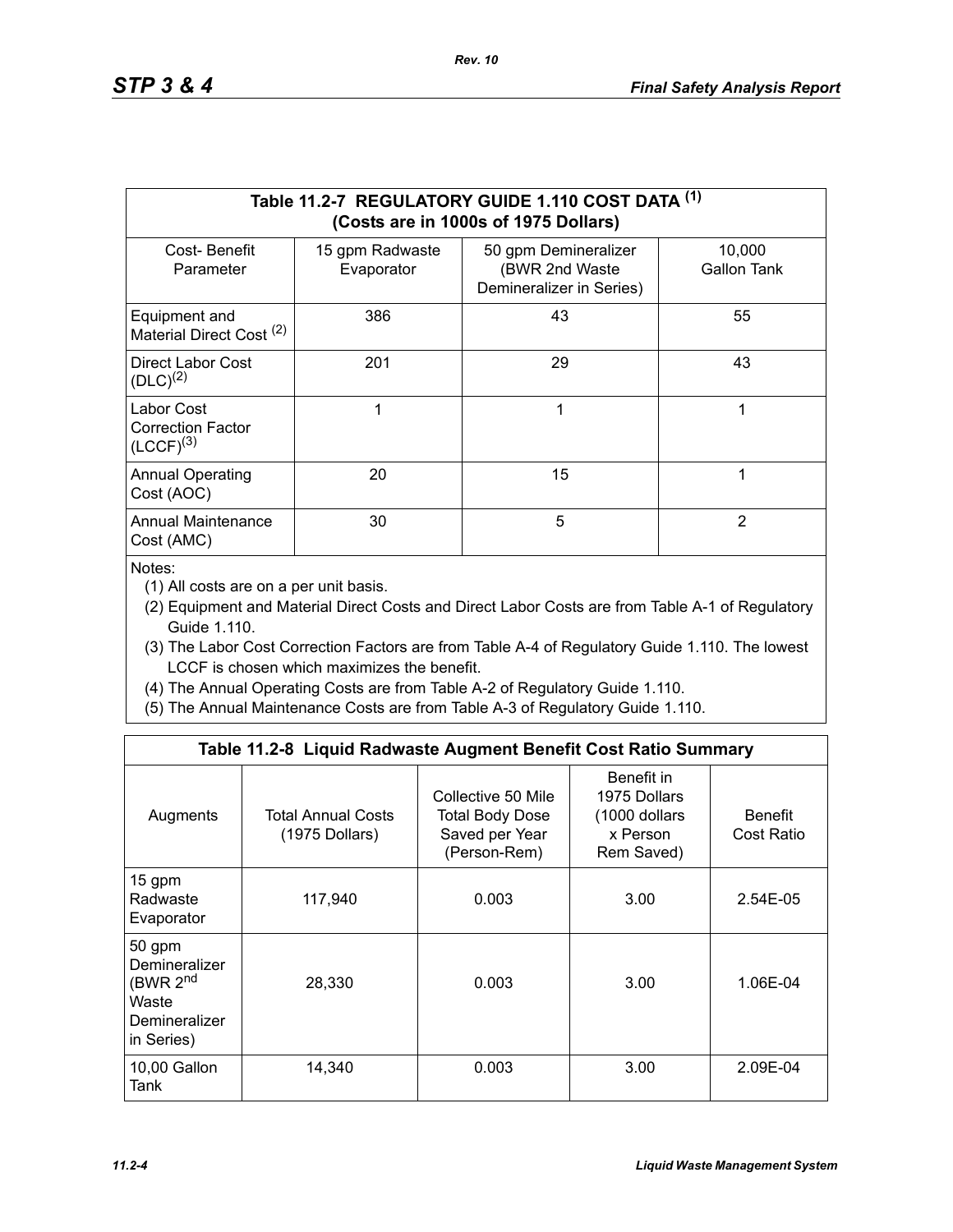Process and effluent radiological monitoring systems are described in Section 11.5.

The LWMS has no safety-related function. Failure of the system does not compromise any safety-related system or component nor does it prevent shutdown of the plant. No interface with the Class IE electrical system exists.

STP 3 & 4 is responsible, initially and subsequently, for the identification of mobile/portable LWMS connections that are considered non-radioactive, but later may become radioactive through interfaces with radioactive systems; i.e., a non-radioactive system becomes contaminated due to leakage, valving errors or other operating conditions in radioactive systems. STP 3 & 4 uses operating procedures to ensure the guidance and information in Inspection and Enforcement (IE) Bulletin 80-10 (May 6, 1980) is followed. The LWMS mobile systems are not connected to the potable or sanitary water system. All non-radioactive connections (e.g., makeup water for flushing, service air for sluicing process) to the radwaste system (including the mobile system) contain double isolation e.g., check valves and isolation valve to prevent cross contamination.

Subsection 11.2.1.2.4 addresses design requirements to minimize contamination of the facility and environment, facilitate decommissioning, and minimize the generation of radioactive waste, in compliance with 10 CFR 20.1406 including design requirements for connections that are considered non-radioactive, but later may become radioactive through interfaces with radioactive systems.

#### **11.2.1.2.1 Quality Classification, Construction, and Testing Requirements**

The quality group classification, and corresponding codes and standards that apply to the design of the LWMS are discussed in FSAR Section 3.2.

The non-safety related SSC Quality Control Program for the LWMS is described in the STP 3 & 4 Quality Assurance Program description in section 17.5S.

#### **11.2.1.2.2 Seismic Design**

The seismic category and corresponding codes and standards that apply to the design of the LWMS are discussed in FSAR Section 3.2.

#### **11.2.1.2.3 Occupational Exposure**

Design features to minimize occupational exposure include:

- **Design of equipment for easier decontamination in order to reduce maintenance** time
- **Location of instruments requiring calibration in a central station outside of** equipment cells
- Arrangement of shield wall penetrations to avoid direct exposure to normally occupied areas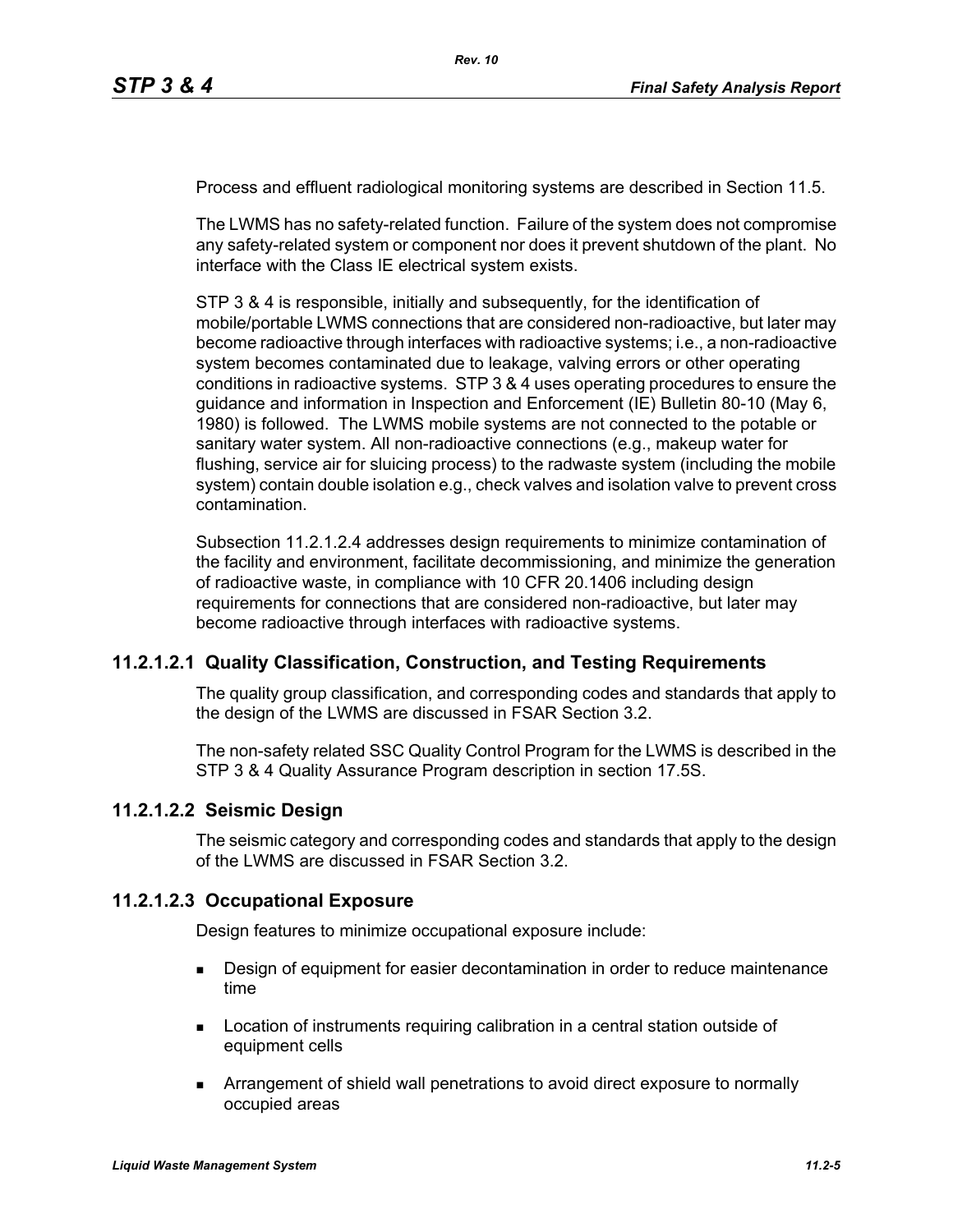*Rev. 10*

- **Piping design to minimize crud traps and plateout (there are no socket welds in** contaminated piping systems)
- **Provision for remote pipe and equipment flushing**
- **Utilization of remote viewing and handling equipment as appropriate**
- A centralized sampling station to minimize exposure time
- **Controlled tank vents**

## **11.2.1.2.4 Minimization of Contamination and Radwaste Generation**

The LWMS radwaste system, including mobile units as applicable, is designed to minimize contamination of the facility and environment, facilitate decommissioning, and minimize the generation of radioactive waste, in compliance with 10 CFR 20.1406. The following radwaste system design features meet 10 CFR 20.1406 requirements:

- Leakage is controlled and collected to reduce contamination of building floors and interconnecting systems (by use of curbing, floor sloping to local drains, floor-tofloor seals over expansion joints, wall-to-floor joint seals, sheathed hoses, drip pans or containment boxes, backflow preventers, siphon breakers, self-sealing quick disconnects, etc.).
- The Condensate Storage Tank, which is located outdoors (Figure 1.2-37 Plot Plan), has liquid level monitoring with alarms in the control room. The tank overflows, drains and sample lines are routed to the LWMS. A dike is provided around the tank to prevent runoff in the event of a tank overflow. A drain within the dike is routed to the LWMS.
- The radwaste system design minimizes embedding contaminated piping in concrete, to the extent practicable.
- **Provisions are included to clean contaminated materials (e.g., system** components, equipment) and reuse resin beds when feasible.
- Mobile liquid radwaste treatment systems with interconnections to permanently installed radwaste system components include provisions that (i) avoid the contamination of nonradioactive systems, (ii) prevent uncontrolled and unmonitored releases of radioactive materials into the environment, and (iii) avoid connections with potable and sanitary water systems.
- **Pressure testing of temporary and flexible lines, system piping embedded in** concrete, and effluent discharge lines are performed in accordance with RG 1.143 guidance.
- Corrosion resistant properties of all system piping and valves associated with transfer lines to storage tanks and discharge piping in concrete are included. The LWMS also includes features designed for early detection of leaks and spills (e.g., leak detection sumps and wells).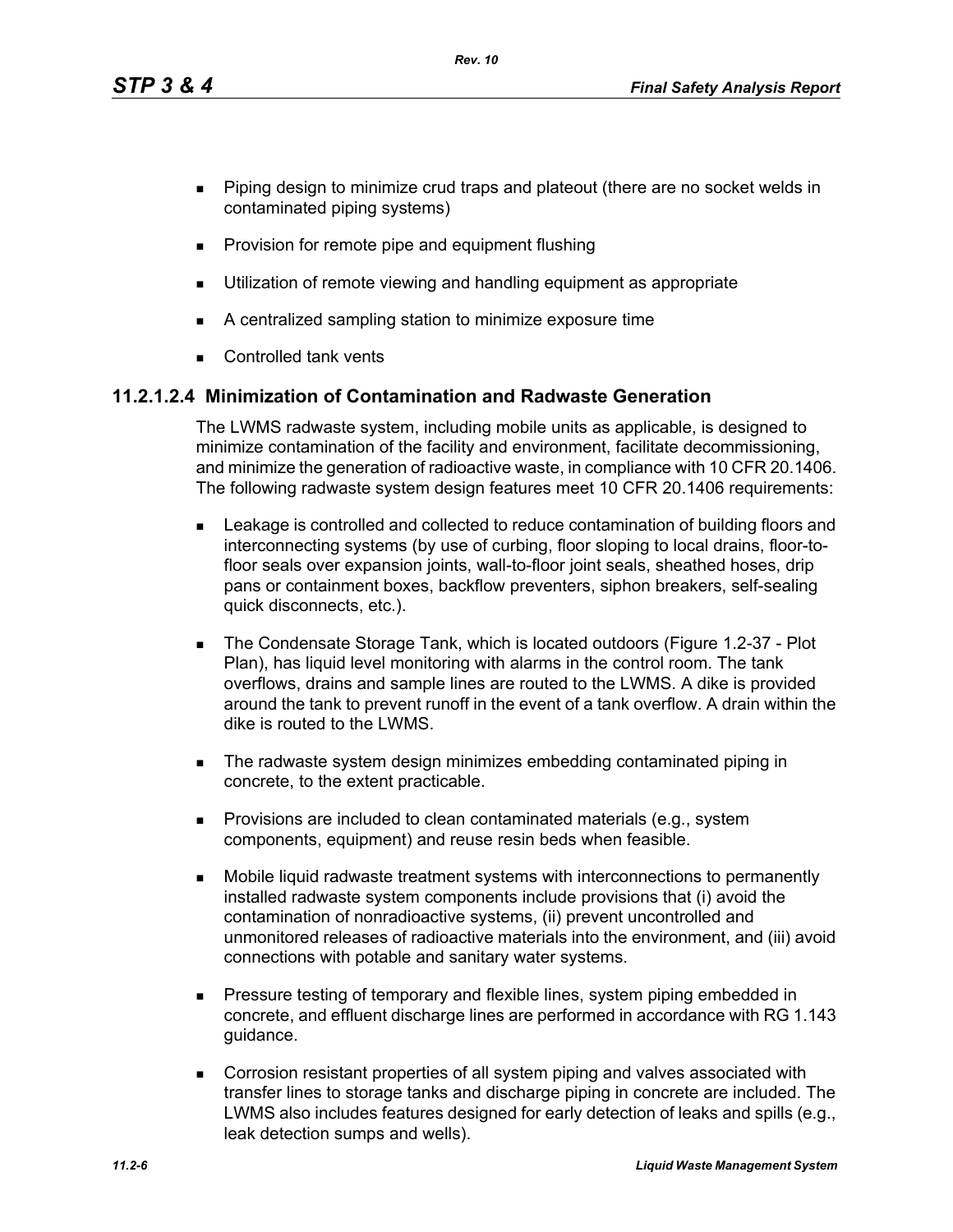## **11.2.1.2.4.1 Minimization of Contamination to Facilitate Decommissioning**

Examples of the design features for operation that minimize contamination and facilitate decommissioning are as follows:

- Equipment design minimizes the buildup of radioactive material and facilitates flushing of crud traps.
- **Equipment design contains provisions for draining, flushing, and decontamination** of the equipment and associated piping.
- In order to minimize leakage and releases of radioactive gases, pressure retaining components of process systems utilize welded construction to the maximum practicable extent. Flanged joints or suitable rapid disconnect fittings are used where maintenance or operational requirements clearly indicate that such construction is preferable. Pitching of lines is applied where possible to minimize the potential for entrapment of radioactive material.
- Radwaste system connections including to the mobile system for the process of radioactive liquid waste (including slurries and sludges) utilize welded construction to the maximum practicable extent.
- All non-radioactive connections (e.g., makeup water for flushing, service air for sluicing process) to the radwaste system (including the mobile system) contain double isolation e.g., check valves and isolation valve to prevent cross contamination of the radioactive system. The radwaste mobile systems are not connected to the potable or sanitary water system.
- All radwaste system components, piping and valves are constructed of corrosion resistant material compatible with the process fluid.
- Penetrations through outer walls of the radwaste building are sealed to prevent miscellaneous leaks to the environment.
- Equipment vents, to the maximum extent possible, are piped directly to the radwaste building HVAC system to prevent airborne contamination of the radwaste building.
- Appropriately sloped floors and floor drains are provided in areas where potential for a spill exists to limit the extent of contamination.
- **Provisions for epoxy-type or steel wall and floor coverings which provide smooth** surfaces to minimize contamination and facilitate decontamination.
- **Low conductivity and high conductivity sumps are stainless steel lined to reduce** crud buildup and to facilitate decontamination.
- Radwaste tanks containing radioactive liquids are located in shielded compartments. The tank compartments are designed to contain leakage and the postulated failure of a tank or pipe rupture as described in Subsection 11.2.2.5.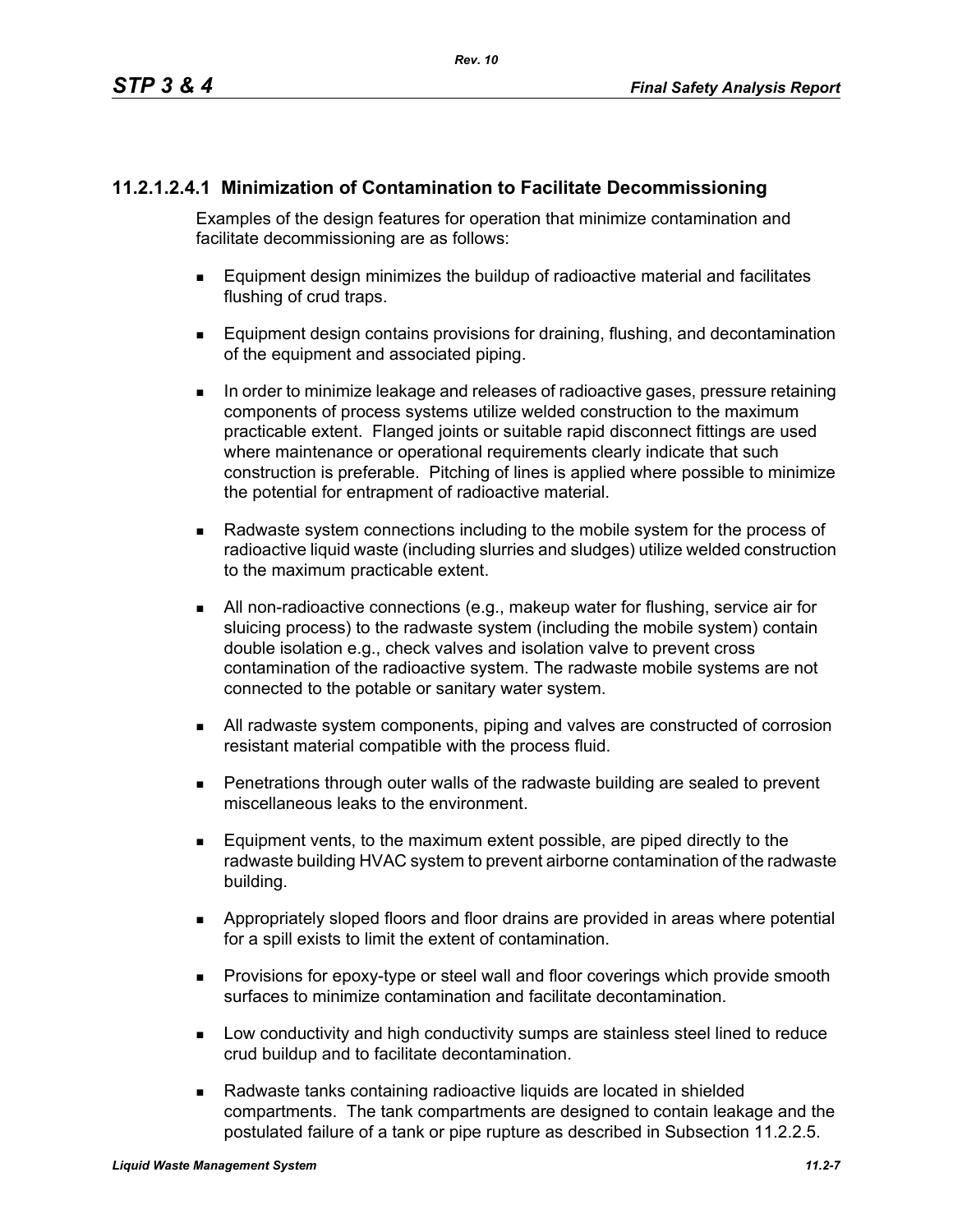*Rev. 10*

- Curbs, drip pans or thresholds with floor drains routed to the radwaste system are provided for pumps and mobile treatment systems. Leakage is prevented from entering unmonitored and non-radioactive systems and ductwork in the area.
- System controls provide interlocks to prevent spillage from potential operator errors as well as equipment failure and provisions to collect leakage from LWMS. Therefore, no single operator error or equipment malfunction (single failure) results in an uncontrolled release of radioactive material to the environment.
- The LWMS provides one discharge line to the Main Coolant Reservoir (MCR) via the circulating water system. Administrative control and radiation monitoring equipment are placed on this line to measure the activity discharged, to assure no unintended release, and to assure that specified limits are not exceeded. A high radiation signal from this monitor will close the discharge valve.

#### **11.2.1.2.4.2 Minimization of Radioactive Waste Generation**

Examples of the design features to minimize the generation of radioactive waste include the following:

- The LWMS is divided into four subsystems (low conductivity waste (LCW) subsystem, high conductivity waste (HCW) subsystem, detergent waste subsystem, and chemical drain subsystem) which segregate the various types of liquid radwaste based on their composition and process requirements. The segregation is used to help provide the optimum water quality and radionuclide removal prior to recycle to the condensate storage tank or plant discharge. The segregation of the LWMS allows optimization of the LWMS treatment process and minimizes the generation of sludge and spent resin from the LWMS treatment. The sludge and spent resin generated from the radioactive material removed from the LWMS are transferred to the solid waste system for disposal.
- **The LWMS is designed with margin so that liquid waste should not be discharged** except as needed to maintain the plant water balance. The radwaste system is designed to maximize the recycling of water within the plant, which minimizes the releases of liquid to the environment. Maximizing recycling serves to minimize the potential for exposure of personnel in unrestricted areas from the liquid release pathway.
- Regeneration of the condensate demineralizers is not performed. Resin regeneration, produces a large volume of waste, every three to five days. The resin is replaced when necessary. Also, the filtration of condensate through high efficiency filters upstream of the condensate demineralizers reduces the amount of insoluble solids which come into contact with the resin.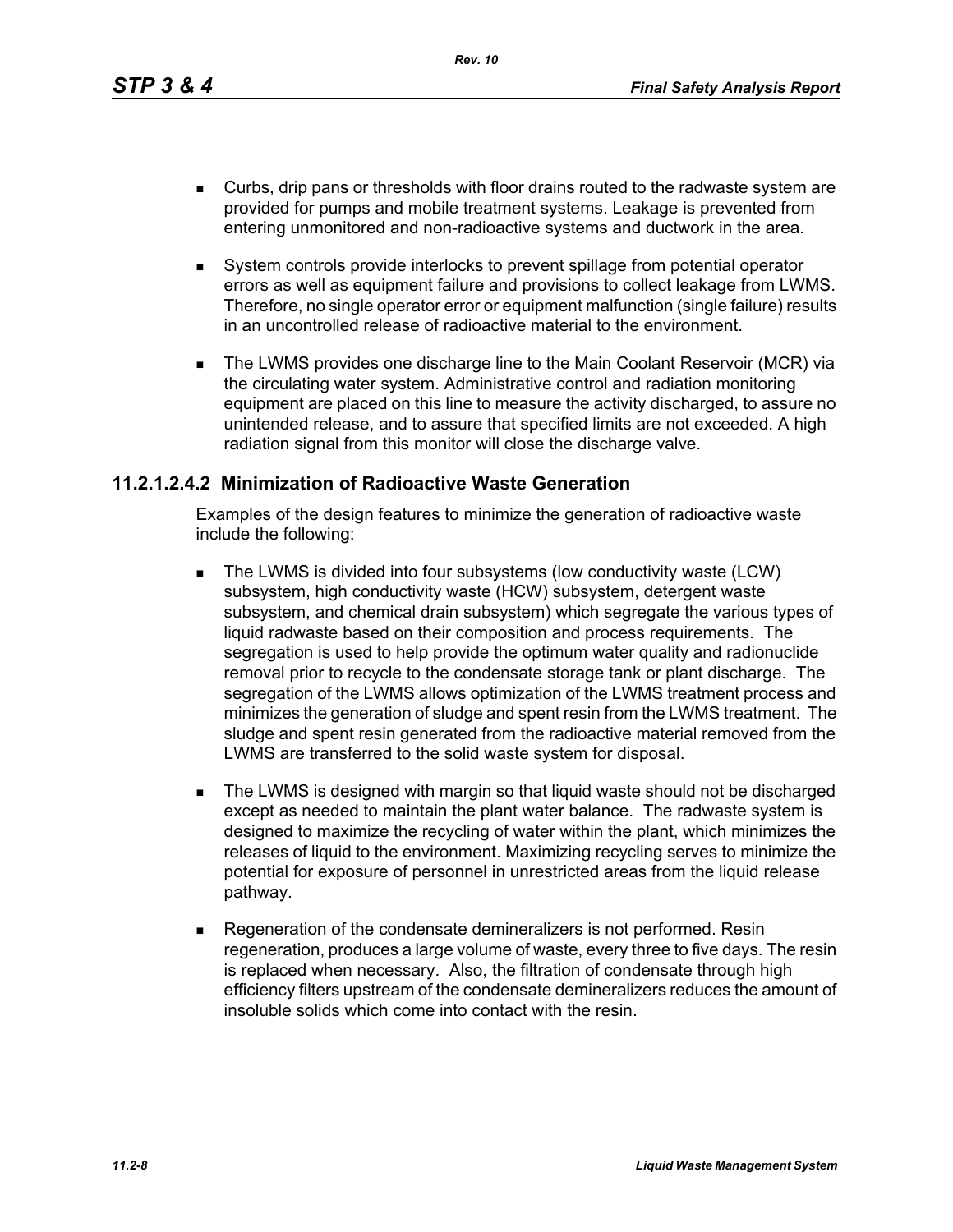### **11.2.2 System Description**

The LWMS collects, monitors, processes, stores, and disposes of potentially radioactive liquid waste collected throughout the plant.

The low and high conductivity drainage systems are described in Section 9.3.

Potentially radioactive liquid wastes are collected in tanks located in the radwaste building. System components are designed and arranged in shielded enclosures to minimize exposure to plant personnel during operation, inspection, and maintenance. Tanks, processing equipment, pumps, valves, and instruments that may contain radioactivity are located in controlled access areas.

The LWMS normally operates on a batch basis. In the event of liquid waste input surge, such as from refueling operations, including back to back refueling, the LWMS is operated on a continuous basis to support plant operation. Provisions for sampling at important process points are included. Protection against accidental discharge is provided by detection and alarm of abnormal conditions and by administrative controls.

The LWMS is divided into four subsystems, so that the liquid wastes from various sources can be segregated and processed separately, based on the most economical and efficient process for each specific type of impurity and chemical content. Crossconnections between subsystems provide additional flexibility in processing the wastes by alternate methods and provide redundancy if one subsystem is not operating.

The LWMS is designed to treat process liquids with radionuclide concentrations associated with the design basis fuel leakage and produce water suitable for recycling to the condensate storage tank. Operational and outage related water balance considerations occasionally may require the discharge of processed radioactive effluent from the sample tanks to the environment, in which case concentrations of radionuclides in the effluent will meet the requirements of 10 CFR 20. Radiation exposure to persons in unrestricted areas resulting from liquid waste discharged during normal operation and anticipated operational occurrences will be less than the values specified in 10 CFR 50, Appendix I. Liquid discharge to the MCR via the circulating water system can be initiated from only one sample tank at a time through a locked-closed valve that is under administrative control. The discharge sequence is initiated manually. No single error or failure will result in discharge to the MCR via the circulating water system. The LWMS provides one discharge line to the MCR via the circulating water system for the release of liquid. Radiation monitoring equipment is placed on this line to measure the activity discharged and to assure that specified limits are not exceeded. A high radiation signal from this monitor automatically closes the discharge valve. The discharge line is fed by either the hot shower drain (HSD) sample tank (a very low level radioactivity source) or one of the LCW or HCW sample tanks.

The LWMS consists of the following four process subsystems described in the following subsections.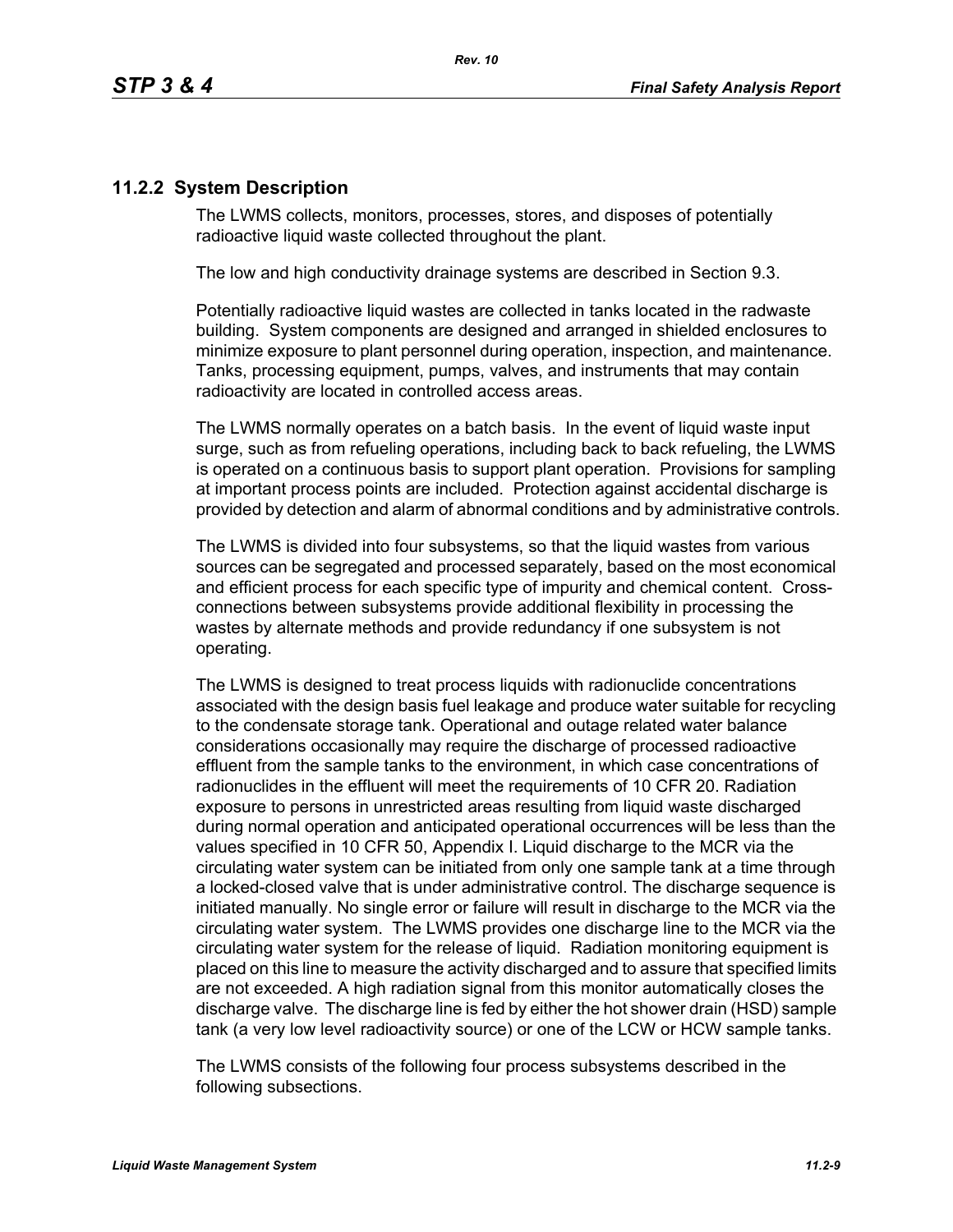### **11.2.2.1 Low Conductivity Subsystem**

The LCW collector tanks receive low conductivity inputs from various sources within the plant. These waste inputs have a high chemical purity and are processed on a batch basis. The low conductivity drain subsystem consists of four LCW collector tanks and pumps, a mobile based processing system (typically consisting of a collection of filtration systems (carbon and membrane filters), reverse osmosis system, deep-bed ion exchanger systems, and the associated piping, instrumentation and electrical systems as required), and two sample tanks and sample pumps.

The LCW collected in the LCW collector tanks is sampled and the treatment process is selected based on the chemical and radiological removal requirements. Provisions for bypassing processing units such as the charcoal filters, the reverse osmosis units and the polishing demineralizer are provided. The LCW (primarily equipment drains) processing based on the expected high purity water quality may not always need to include the charcoal filter and reverse osmosis units. These units provide redundant processing components for the HCW subsystem.

The LCW collector tanks influent header is cross-connected to the HCW collector tanks influent header such that either system can collect low conductivity waste and/or high conductivity waste. Cross-connections with the high conductivity waste subsystem allow processing of LCW through the mobile system for high conductivity waste treatment. Cross-collection and processing are not expected to be used during normal operations but infrequent operation during an outage when large quantity of radioactive liquid waste may be generated for processing in the LWMS.

A strainer or filter is provided downstream of the last ion exchanger in series to collect any resin fines that may be present due to the failure of the internal screen in the ion exchanger vessel.

The LCW sample tanks collect the process effluent, so that a sample may be taken for chemical and radioactivity analysis before discharging or recycling. The discharge path depends on the water quality, dilution stream availability and plant water inventory. Off-standard quality effluent can be recycled to LCW collector tanks. If the treatment effluent meets water quality standards and if the water inventory permits it to be recycled, the processed LCW effluent can be recycled to the condensate storage tank.

Filters are backwashed periodically to maintain their performance. Backwash waste from the membrane filters and rejects from reverse osmosis units are discharged to a liquid waste (LW) backwash receiving tank. Spent deep-bed ion exchanger resin is normally discharged to the spent resin storage tank as slurry. Spent charcoal from the LWMS filter is normally packaged directly in a liner or high integrity container (HIC) or transferred to the spent resin tank.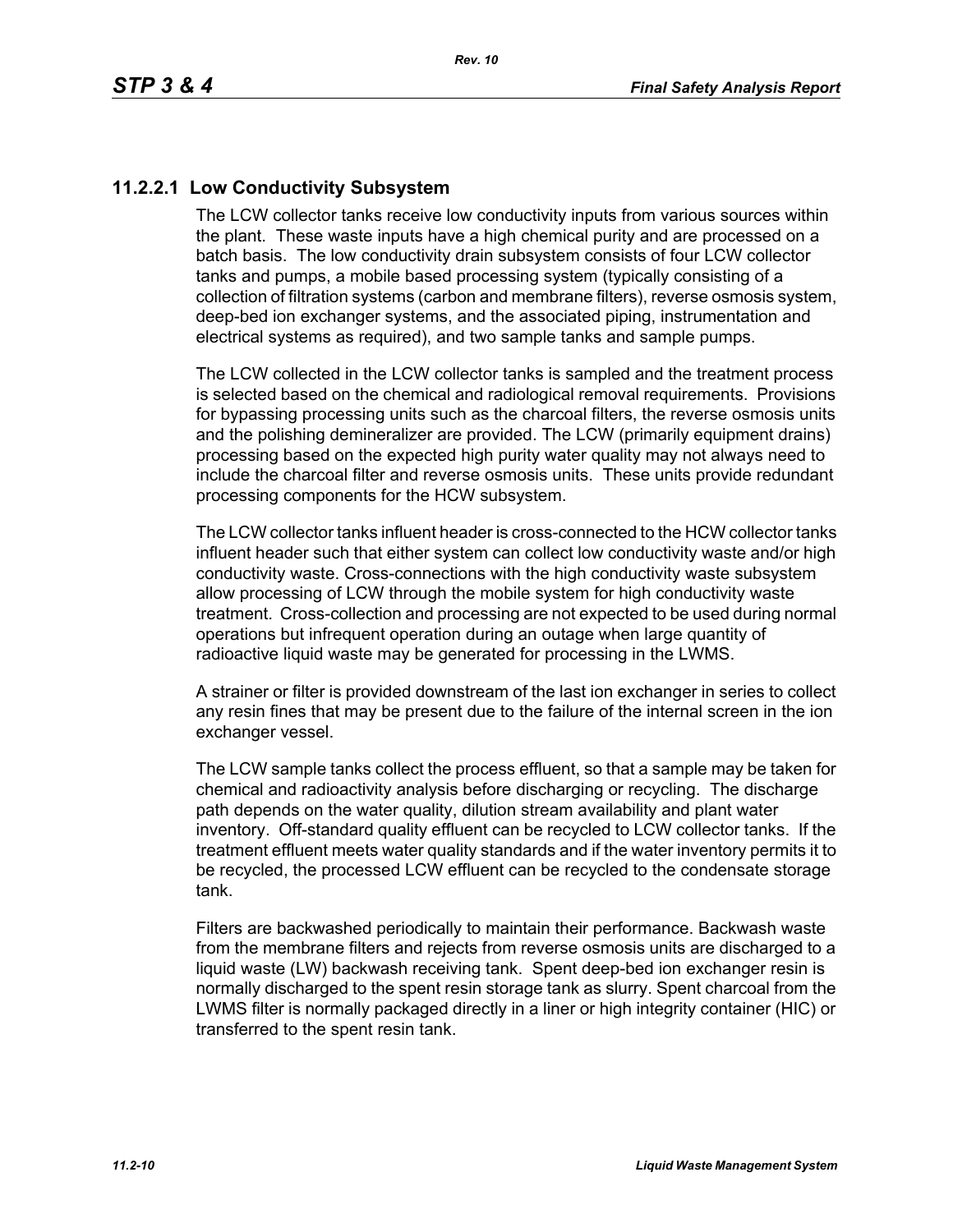### **11.2.2.2 High Conductivity Subsystem**

The HCW collector tanks receive HCW inputs from various high conductivity drain sumps in the Reactor Building (RB), Turbine Building (TB), and Radwaste Building. The high conductivity drain collection tanks can also receive waste input from the chemical drain collection tank.

The high conductivity drain subsystem consists of three HCW collector tanks and pumps, a mobile based processing system, consisting of filtration systems (carbon and membrane filters), reverse osmosis system, deep-bed ion exchanger systems and the associated piping, instrumentation and electrical systems as required, and two sample tanks and sample pumps. The waste collected in the HCW collector tanks is processed on a batch basis.

Cross-connections with the LCW subsystem also allow for processing through that subsystem. The HCW collector tanks can be shared with the LCW subsystem to provide additional collection capacity.

A strainer or filter is provided downstream of the last ion exchanger in series to collect resin fines that may be present.

The HCW sample tanks collect the process effluent, so that a sample may be taken for chemical and radioactivity analysis before discharging or recycling. The discharge path depends on the water quality, dilution stream availability and plant water inventory. Off-standard quality effluent can be recycled to HCW collector tanks. If the treatment effluent meets water quality standards and if the water inventory permits it to be recycled, the processed HCW effluent can be recycled to the condensate storage tank.

Backwash waste from the membrane filters and rejects from reverse osmosis units are discharged to a LW backwash receiving tank. Spent deep-bed ion exchanger resin is discharged to one of the spent resin storage tanks in the radwaste building as slurry. Spent charcoal from the LWMS filter is normally packaged directly into a liner or transferred to the spent resin storage tank.

The capability exists to accept used condensate polishing resin in a spent resin storage tank. The used condensate polishing resin from the Condensate Purification System is transferred to the spent resin storage tank in the Radwaste Building prior to use in the deep-bed ion exchanger in the high conductivity waste subsystem.

#### **11.2.2.3 Detergent Waste Subsystem**

Wastewater containing detergent from the controlled laundry and personnel decontamination facilities and decontamination wastewater from throughout the plant is collected in the hot shower drain (HSD) receiver tank. The detergent drain subsystem consists of one HSD receiver tank and two pumps, two inline strainers and associated piping, instrumentation and electrical systems as required, and one sample tank and sample pumps. The detergent waste treatment includes suspended solid removal processing. The treated waste is collected in a sample tank. A sample is taken and if discharge standards are met, then the waste is discharged off-site. Off-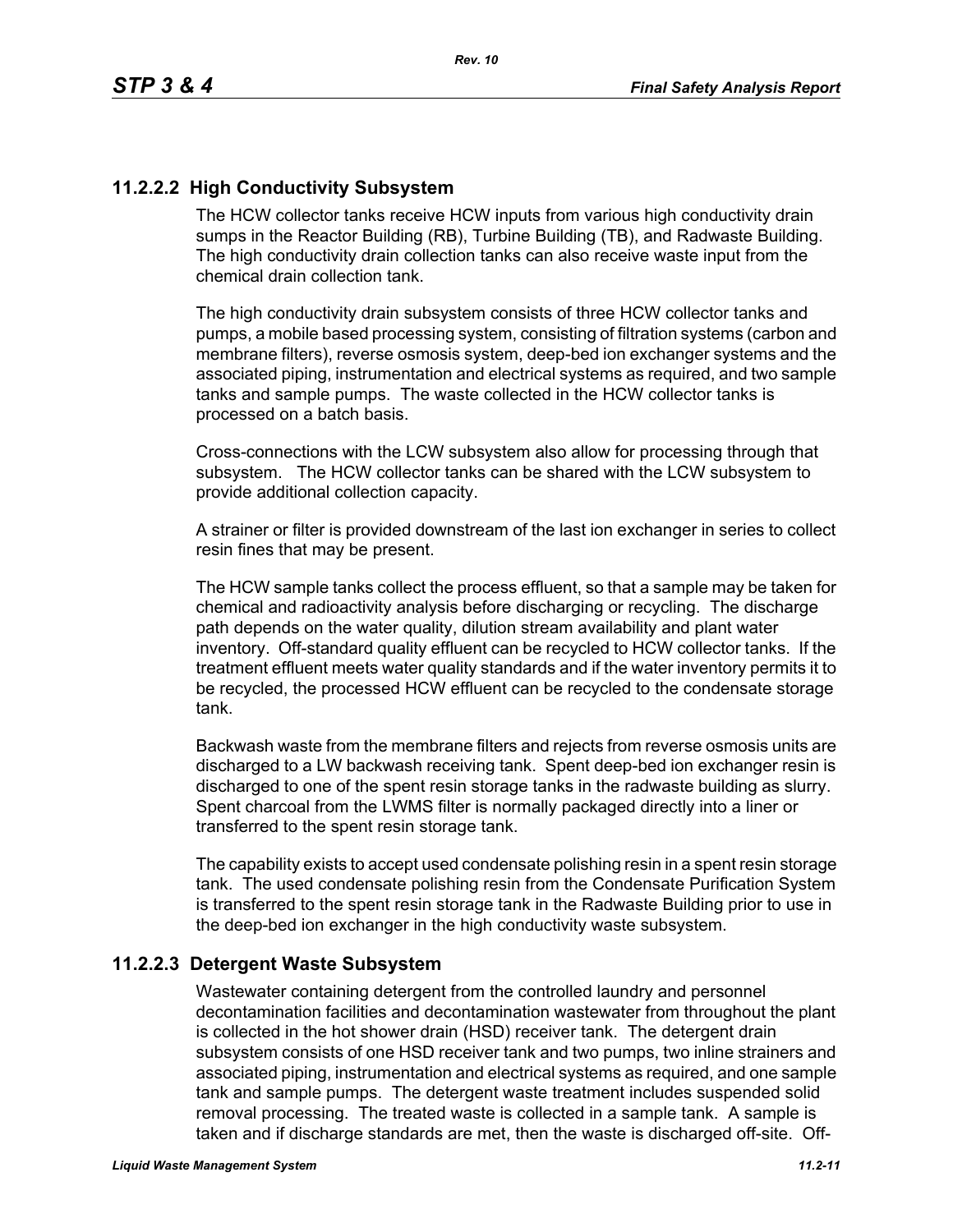standard quality water can either be recycled for further processing to the HSD receiver tank or to a HCW collector tank in the receiving mode.

#### **11.2.2.4 Chemical Drain Subsystem**

The chemical waste collected in the chemical drain collection tank consists of laboratory wastes and decontamination solutions. After accumulating in the chemical drain collection tank, chemical drains are recirculated. A sample is then taken and if discharge standards are met, then the waste may be discharged off-site via the HSD receiving tank. Off-standard quality water is recycled for further processing to a HCW collector tank in the receiving mode. A cross-connection with the detergent drain subsystem is also provided.

#### **11.2.2.5 Detailed System Component Description**

The LWMS consists of permanently installed tanks, pumps, pipes, valves, and instruments, and mobile systems for waste processing. Mobile systems provide an operational flexibility and maintainability to support plant operation. The major components of the LWMS are described in the following subsections.

#### **11.2.2.5.1 Pumps**

The LWMS process pumps are constructed of materials in accordance with RG 1.143.

#### **11.2.2.5.2 Tanks**

Tanks are sized to accommodate the expected volumes of waste generated in the upstream systems that feed waste into the LWMS for processing. The tanks are constructed of stainless steel to provide a low corrosion rate during normal operation. They are provided with mixing eductors and/or air spargers. The capability exists to sample LWMS collection and sample tanks. All permanently installed LWMS tanks are vented into the plant vent. The LWMS tanks are designed in accordance with the equipment codes listed in Table 11.2-1.

Atmospheric liquid radwaste tanks are provided with an overflow connection at least the size of the largest inlet connection. The overflow is connected below the tank vent and above the high-level alarm instrument location. Each collection tank room is designed to contain the maximum liquid inventory in the event that the tank ruptures. Each collection tank compartment is designed to contain the maximum liquid inventory in the event that the tank ruptures. Each collection tank compartment is stainless steellined up to a height equivalent to the tank capacity in the room as described in Subsection 15.7.3.1.

#### **11.2.2.5.3 LWMS Mobile Systems for LCW and HCW processing**

The radwaste treatment systems include modular mobile system skids that are designed to be readily replaced during the life of the plant. The mobile system is a skid-mounted design configured for ease of installation and process reconfiguration. In-plant supply and return connections from permanently installed equipment to the mobile system are provided to ensure operational flexibility.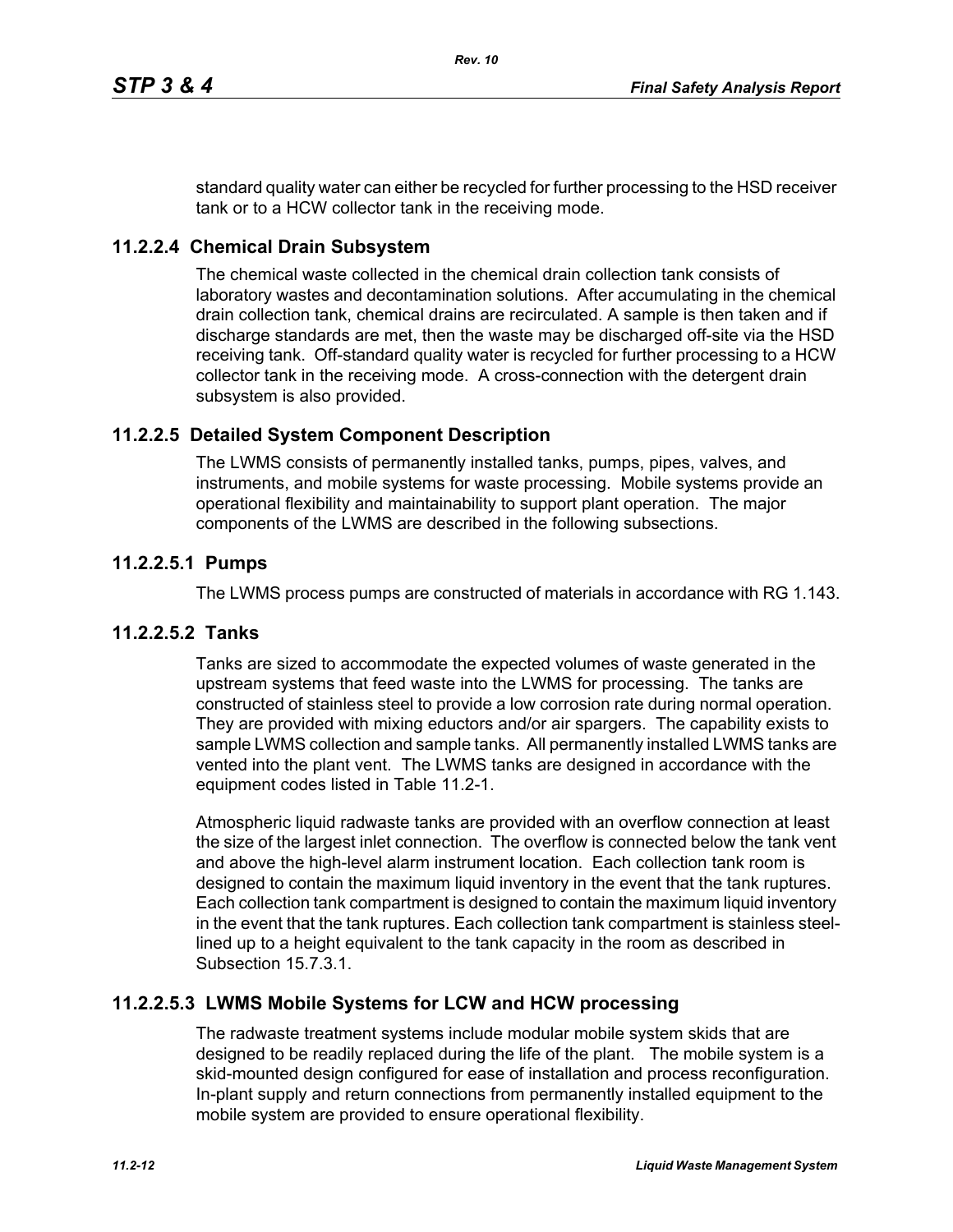LWMS mobile systems consist of equipment modules, complete with subcomponents, piping and instrumentation and controls necessary to operate the subsystem. Components are in module(s) designed for ease of installation and replacement due to component failure and/or technology upgrade. The modules include the shielding required between the radiation sources of the modules and access and service areas in the Radwaste Building. The modules are permanently installed in the Radwaste Building.

The LWMS mobile systems are located in the Liquid Waste Treatment System bay area of the radwaste building to allow truck access and mobile system skid loading and unloading. Modular shield walls are provided to allow shield walls to be constructed, as necessary, to minimize exposure to personnel during operation and routine maintenance.

The LCW and HCW mobile systems are two separate mobile systems. The LCW and HCW mobile systems are utilized to process the waste collected in the LCW Collector Tanks and HCW Collector Tanks. Each mobile system can utilize a combination of a charcoal filtration unit for removing organics and a membrane filtration unit for removing suspended solids, a reverse osmosis system (RO) for removing ionic impurities, and deep-bed ion exchangers for filter demineralizers for polishing.

The low conductivity drain is processed through the membrane filtration system to remove suspended solids and then processed through the ion exchangers to remove soluble impurities. Fine mesh strainers with flushing connections are provided in the ion exchange vessel discharge and in the downstream piping to prevent resin fines from being carried over to the sampling tanks.

The HCW collector tank content can be processed through a charcoal filter to remove any organics and oils and large particulates that may be present. It is then processed through a membrane type filter for the removal of suspended solids. The filtrate is processed through RO units using membranes that are made of a semi-permeable material for the removal of any remaining solids and ionic impurities. When pressure is applied to the feed side of the membrane, the solution passes through the membrane (permeates) and the solids and other impermeable wastes are rejected. The rejected solids and ionic impurities are collected in the LW backwash receiving tank and the final permeate is polished by deep-bed ion exchangers or filter demineralizers to produce treated water with condensate water quality standards. Fine mesh strainers with flushing connections are provided in the ion exchange vessel discharge and in the downstream piping to prevent resin fines from being carried over to the sampling tanks.

Backwash operation for charcoal filters and membrane filters is performed when the differential pressure across the filter exceeds a preset limit. Membrane filters backwash waste is discharged to the LW backwash receiving tank. Spent organic removal media is packaged directly into a liner or to the spent resin storage tank when the differential pressure exceeds a preset limit or waste quality of the effluent from the unit exceeds a preset value. Exhausted ion exchange resins may be sluiced to the spent resin storage tank when some chosen effluent purity parameter (such as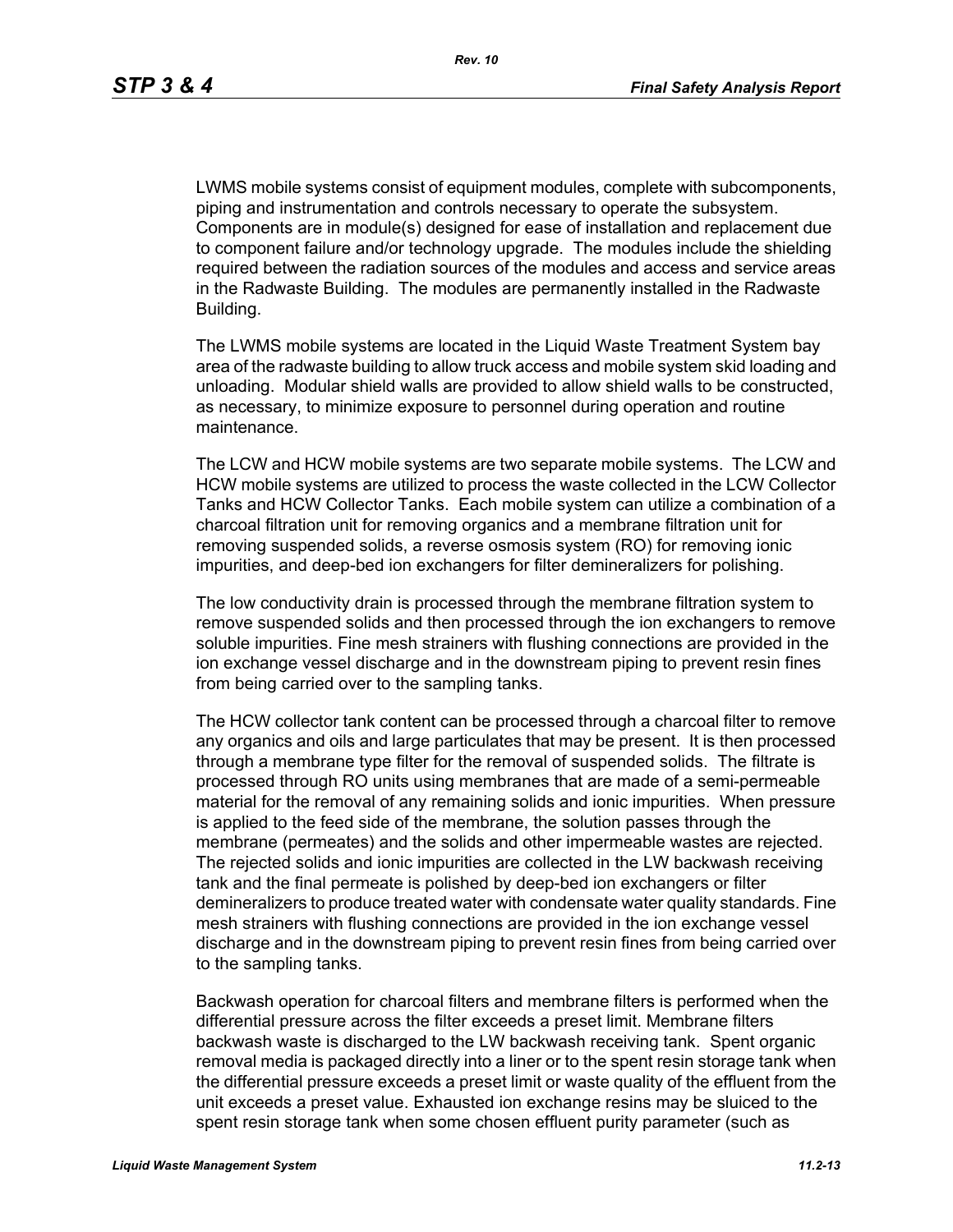conductivity) exceeds a preset limit or upon high differential pressure. Spent charcoal from the LWMS filter is normally packaged directly in a liner or HIC or transferred to the spent risen tank.

#### **11.2.3 Estimated Releases**

During liquid processing by the LWMS, radioactive contaminants are removed and the bulk of the liquid is purified and either returned to the condensate storage tank or discharged to the environment. The radioactivity removed from the liquid waste is concentrated on the filter media, ion exchange resins and in the reject water from the RO units. The decontamination factors (DFs) that are listed in Table 11.2-5 are in accordance with NUREG-0016 and are conservative values. The filter media, reverse osmosis rejects and ion exchange resins are sent to the Solid Waste Management System (SWMS) for further processing. If the liquid meets the purity requirements it is returned to the plant for condensate makeup. If the liquid is discharged, the activity concentration is consistent with the discharge criteria of 10 CFR 20 and dose commitment in 10 CFR 50, Appendix I.

The parameters and assumptions used to calculate releases of radioactive materials in liquid effluents and their bases are provided in Section 12.2.2.5. The LWMS design ensures that calculated individual doses from the release of radioactive liquid effluents during normal operation and anticipated operational occurrence is less than 0.03 mSv (3 mrem) to the whole body and 0.1 mSv (10 mrem) to any organ.

Expected releases of radioactive materials by radionuclides in liquid effluents resulting from normal operation, including anticipated operational occurrences, and from design basis fuel leakage are provided in Section 12.2.2.5.

An assessment of potential radiological liquid releases following a postulated failure of a LWMS tank and its components in accordance with SRP 15.7.3 is provided in Subsection 15.7.3.

A tabulation of the releases by radionuclides can be found in Table 12.2-22, Section 12.2.2.5. The tabulation is for the total system and for each subsystem and includes indication of the effluent concentrations. The calculated concentrations in the effluents are within the concentration limits of 10 CFR 20; the doses resulting from the effluents are within the numerical design objectives of Appendix I to 10 CFR 50 and the dose limits of 10 CFR 20 as set forth in Section 12.2.2.4

#### **11.2.3.1 Release Points**

The release points for liquid discharge to the environment are the discharge of the effluent from the LCW sample tanks or HCW sample tanks or the hot shower drain sample tank as indicated on the process diagram (Figure 11.2-1) and the P&ID (Figure 11.2-2, Sheet 12).

#### **11.2.3.2 Dilution Factors**

Refer to Table 12.2-23 for dilution factors used in evaluating the release of liquid effluents.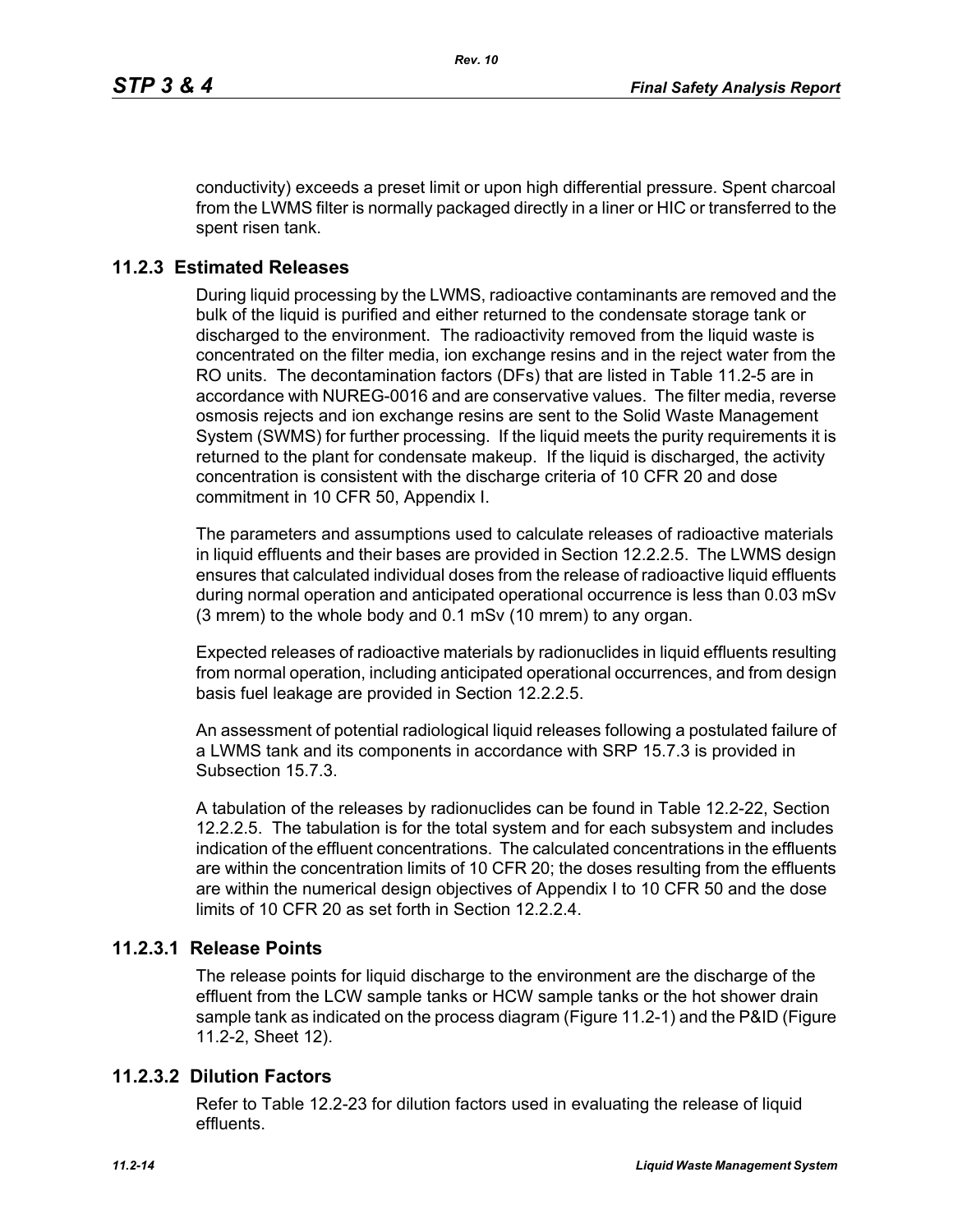### **11.2.4 Tank Resistance to Vacuum Collapse**

LWMS is designed to operate at atmospheric and greater than atmospheric pressures. Tanks are vented to the atmosphere via the heating, ventilation and air conditioning (HVAC) System. No condensing vapors are housed that could create a vacuum. Therefore, no adverse vacuum conditions are expected.

#### **11.2.5 COL License Information**

#### **11.2.5.1 Plant-Specific Liquid Radwaste Information**

The following site-specific supplement addresses COL License Information Item 11.1.

- *(1)* STP 3 & 4 complies with Appendix I to 10 CFR 50 and the guidelines given in ANSI Std. N13.1, "Guide to Sampling Airborne Radioactive Materials in Nuclear Facilities" (Reference 11.2-3), Regulatory Guide (RG) 1.21, "Measuring and Reporting Radioactivity in Solid Wastes and Releases of Radioactive Materials in Liquid and Gaseous Effluents from Light-Water-Cooled Nuclear Power Plants," and RG 4.15, Revision 1, "Quality Assurance for Radiological Monitoring Programs (Normal Operation)—Effluent Streams and the Environment," as described in Section 12.2.2.4 with the QA aspects described in Subsection 11.5.7S.
- *(2)* A radiation monitor in the discharge line automatically terminates liquid waste discharges from the sample tanks in the LCW, HCW or detergent waste subsystem if radiation measurements exceed a predetermined level set to meet 10 CFR 20, Sections 1001 - 2402, Appendix B, Table 2, Column 2 for the applicable subsystem is provided as described in Section 11.5.
- *(3)* The Offsite Dose Calculation Manual (ODCM) provides specific administrative controls and liquid effluent source terms to limit the liquid wastes to 3700 MBq/yr (excluding tritium). This will be implemented per the schedule in Table 13.4S-1.
- *(4)* The Process and Effluent Monitoring and Sampling Program has specific procedures to comply with 10 CFR 50 (Appendix I) Sections II and III.
- *(5)* The ODCM has administrative controls to limit the instantaneous discharge concentrations of the radionuclides in liquid effluents to an unrestricted area to within 10 times the limits in 10 CFR 20, Appendix B, Table 2, Column 2.
- *(6)* The non-safety related SSC Quality Control Program for the LWMS is described in the STP 3 & 4 Quality Assurance Program description in section 17.5S.

#### **11.2.6 Testing and Inspection Requirements**

The LWMS is tested during the preoperational test program as discussed in Section 14.2.12.1.75. In addition to hydrostatic testing of the LWMS, the pumps and mobile systems are performance tested to demonstrate conformance with design flows and process capabilities. An integrity test is performed on the system upon completion.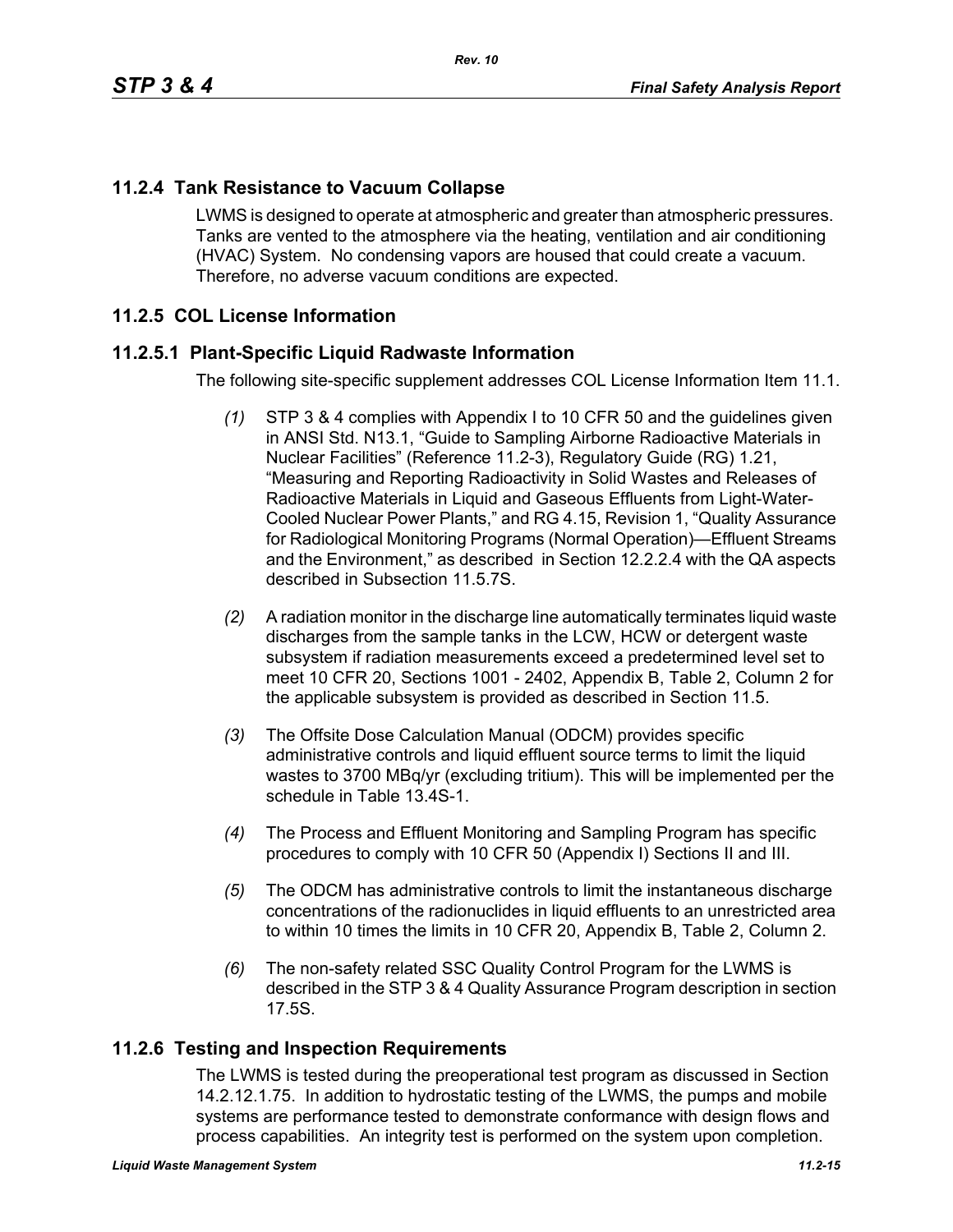Provisions are made for periodic inspection of major components to ensure capability and integrity of the systems. Display devices are provided to indicate parameters (such as tank levels and process radiation levels) required in routine testing and inspection.

#### **11.2.7 Instrumentation Requirements**

The LWMS is operated and monitored from the Radwaste Building Control Room (RWBCR). Major system parameters, i.e., tank levels, process flow rates, filter and ion exchanger differential pressure, ion exchanger effluent conductivity, etc., are indicated and alarmed to provide operational information and performance assessment. A continuous radiation detector, as described in Section 11.5, is provided to monitor the discharge of radioactivity to the environment. Priority system alarms (such as tank levels and process radiation levels) are repeated in the main control room.

Requirements for sampling are set forth in Subsection 9.3.2.

#### **11.2.8 References**

- 11.2-1 EPRI Technical Report 1013503, Program on Technology Innovation: Technical Support for GE Economic Simplified Boiling Water Reactor (ESBWR)-Radwaste System Design, Final Report, November 2006.
- 11.2-2 ANSI 55.6 –July 16, 1993, American National Standard for Liquid Radioactive Waste Processing System for Light Water Reactor Plants.
- 11.2-3 ANSI Std. N13.1, Guide to Sampling Airborne Radioactive Materials in Nuclear Facilities.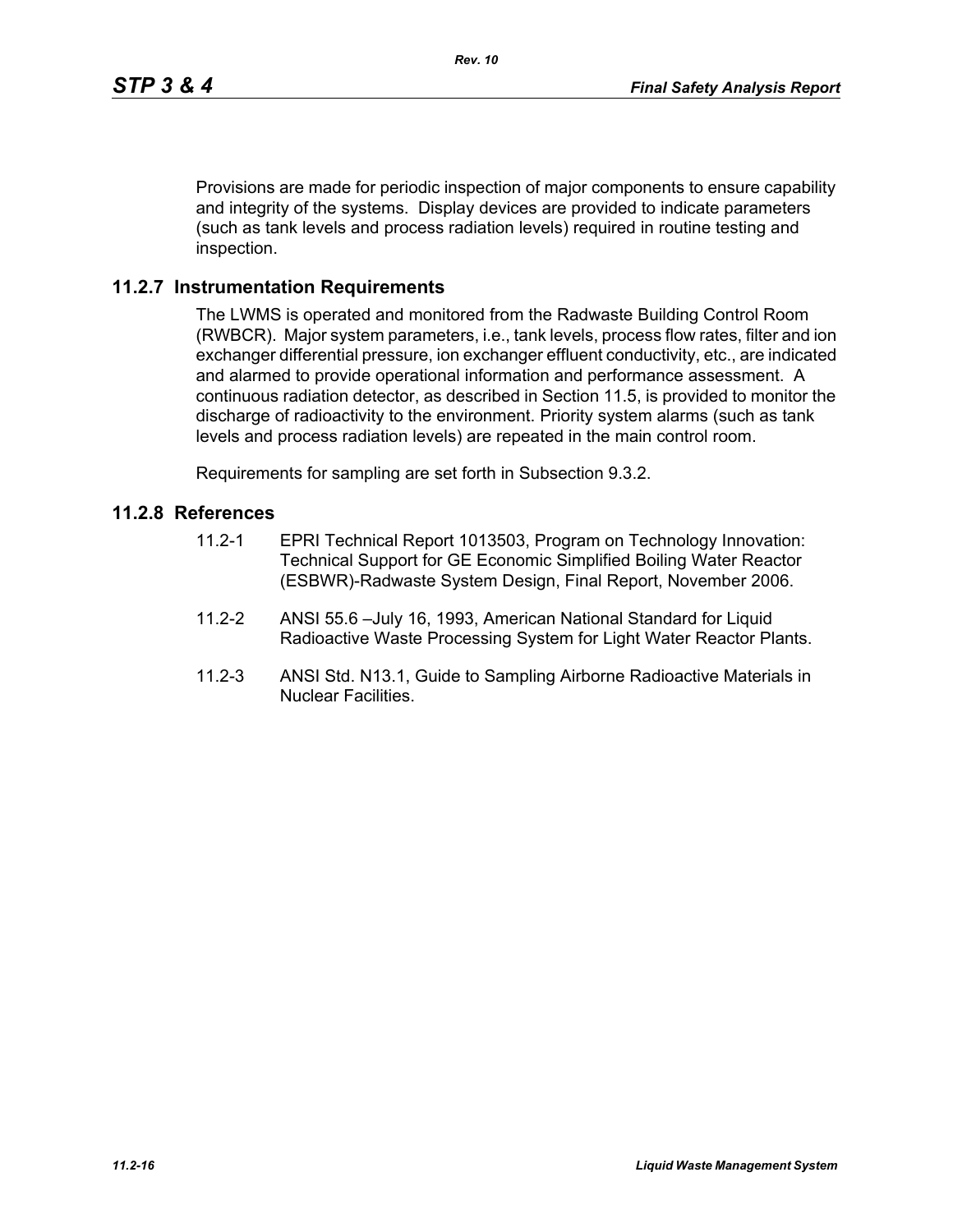|                       | Design and               |                          |                       | Inspection and           |
|-----------------------|--------------------------|--------------------------|-----------------------|--------------------------|
| Component             | <b>Construction</b>      | Materials <sup>1</sup>   | Welding               | <b>Testing</b>           |
| Pressure              | <b>ASME Code Section</b> | <b>ASME Code Section</b> | <b>ASME Code</b>      | <b>ASME Code Section</b> |
| Vessels and           | VIII, Div. 1 or Div. 2   | Ш                        | Section IX            | VIII, Div. 1 or Div.2    |
| Tanks                 |                          |                          |                       |                          |
| $($ >15 psig)         |                          |                          |                       |                          |
| Atmospheric           | <b>API 650</b>           | <b>ASME Code</b>         | <b>ASME Code</b>      | <b>API 650</b>           |
| <b>Tanks</b>          |                          | Section II               | Section IX            |                          |
| $0-15$ psig           | API 620                  | <b>ASME Code Section</b> | <b>ASME Code</b>      | API 620                  |
| Tanks                 |                          | Ш                        | Section IX            |                          |
| Heat                  | TEMA STD, 8th            | <b>ASTM B359-98 or</b>   | <b>ASME Code</b>      | <b>ASME Code</b>         |
| Exchangers            | Edition; ASME            | <b>ASME Code Section</b> | Section IX            | Section VIII, Div. 1     |
|                       | Code BPVC Section        | Ш                        |                       | or Div. 2                |
|                       | VIII, Div. 1 or Div. 2   |                          |                       |                          |
| Piping and            | ANSI/ASME                | <b>ASME Code</b>         | <b>ASME Code</b>      | ANSI/ASME B31.3          |
| Valves                | $B31.3^{4,5}$            | Section II <sup>6</sup>  | Section IX            |                          |
| Pumps                 | API 610; API 674;        | <b>ASTM A571-84</b>      | <b>ASME Code</b>      | ASME Code <sup>2</sup>   |
|                       | API 675; ASME            | (1997) or                | Section IX            | Section III, Class 3     |
|                       | Section VIII, Div.1 or   | <b>ASME Code Section</b> |                       |                          |
|                       | Div.2                    | Ш                        |                       |                          |
| Flexible              | <b>ANSI/ANS-40.37</b>    | <b>ANSI/ANS-40.37</b>    | <b>ANSI/ANS-40.37</b> | <b>ANSI/ANS-40.37</b>    |
| Hoses and             |                          |                          |                       |                          |
| Hose                  |                          |                          |                       |                          |
| Connections           |                          |                          |                       |                          |
| for MRWP <sup>3</sup> |                          |                          |                       |                          |

#### **Table 11.2-1 Equipment Codes for Radwaste Equipment (from Table 1, RG 1.143, Rev. 2)**

- 1. Manufacturer's material certificates of compliance with material specifications may be provided in lieu of certified material test reports as discussed in Regulatory Position 1.1.2 of Regulatory Guide 1.143.
- 2. ASME Code stamp, material traceability, and the quality assurance criteria of ASME BPVC, Section III, Div.1, Article NCA are not required. Hence, these components are not classified as ASME Code Section III, Class 3.
- 3. Flexible hoses are used in conjunction with Mobile Radwaste Processing Systems (MRWP).
- 4. Class RW-IIa and RW-IIb Piping Systems are to be designed as category "M" systems.
- 5. Classes RW-IIa, RW-IIb and RW-IIc are discussed in Regulatory Position 5 of Regulatory Guide 1.143.
- 6. ASME BPVC Section II required for Pressure Retaining Components.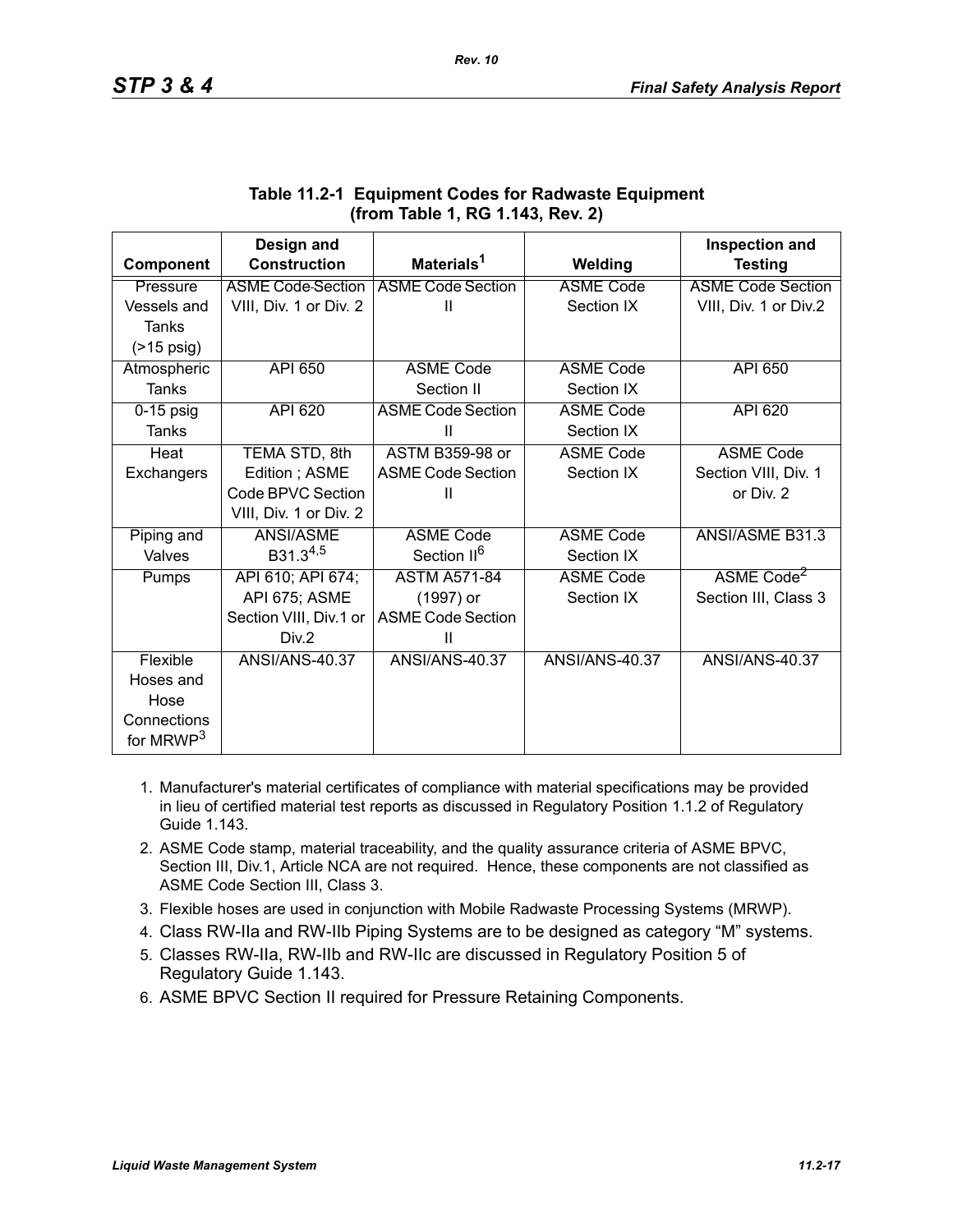| <b>System</b>               | <b>Design</b><br><b>Accident</b><br>Volume<br>Primary<br>Loop<br>Leakage<br>(m <sup>3</sup> )<br>$(1$ day<br>$only)^{(a)(e)}$ | Refueling<br>/ Plant<br><b>Startup</b><br>Max<br>Influent<br>(m <sup>3</sup> )<br>$(1$ day<br>only) $^{(a)(e)}$ | Normal<br>Influent<br>per<br>day <sup>(a)</sup><br>(m <sup>3</sup> ) | <b>Process</b><br>Rate <sup>(b)</sup><br>$(m^3/hr)$ | <b>Max</b><br><b>Process</b><br>Capacity<br>(m <sup>3</sup> /yr) <sup>(c)(d)</sup><br>$(1$ day<br>only) | <b>Normal</b><br><b>Process</b><br>Capacity<br>(4hrs/day,<br>5days/wk)<br>$(m^3/yr)^{(c)(d)}$ | <b>Maximum</b><br><b>Fraction</b><br>of<br>Capacity<br><b>Utilized</b> | <b>Normal</b><br><b>Fraction</b><br>of<br>Capacit<br>y<br><b>Utilized</b> | <b>Storage</b><br>Holdup<br><b>Tank</b><br><b>Designation</b> | Capacit<br>$y$ <sub>(m<sup>3</sup>)<sup>(f)</sup></sub> | <b>Tank</b><br>Holdup<br>for Max<br>Influent<br>$(days)^{(g)}$ | <b>Tank</b><br>Holdup<br>for<br><b>Normal</b><br>Influent<br>(days) <sup>(g</sup> | Redundan<br>t Process<br><b>System</b> |
|-----------------------------|-------------------------------------------------------------------------------------------------------------------------------|-----------------------------------------------------------------------------------------------------------------|----------------------------------------------------------------------|-----------------------------------------------------|---------------------------------------------------------------------------------------------------------|-----------------------------------------------------------------------------------------------|------------------------------------------------------------------------|---------------------------------------------------------------------------|---------------------------------------------------------------|---------------------------------------------------------|----------------------------------------------------------------|-----------------------------------------------------------------------------------|----------------------------------------|
| <b>LCW</b>                  | 215                                                                                                                           | 615                                                                                                             | 55                                                                   | 34                                                  | 652.8                                                                                                   | $2.83E + 04$                                                                                  | 0.94                                                                   | 0.71                                                                      | LCW<br>Collector<br>Tanks (4)                                 | 560                                                     | 0.91                                                           | 10.18                                                                             | <b>HCW</b>                             |
|                             |                                                                                                                               |                                                                                                                 |                                                                      |                                                     |                                                                                                         |                                                                                               |                                                                        |                                                                           | <b>LCW</b> Sample<br>Tanks (2)                                | 280                                                     | 0.46                                                           | 5.09                                                                              |                                        |
| <b>HCW</b>                  | 65                                                                                                                            | 65                                                                                                              | 15                                                                   | 34                                                  | 652.8                                                                                                   | $2.83E + 04$                                                                                  | 0.10                                                                   | 0.19                                                                      | <b>HCW</b><br>Collector<br>Tanks (3)                          | 420                                                     | 6.46                                                           | 28.00                                                                             | <b>LCW</b>                             |
|                             |                                                                                                                               |                                                                                                                 |                                                                      |                                                     |                                                                                                         |                                                                                               |                                                                        |                                                                           | <b>HCW</b><br>Sample<br>Tanks (2)                             | 280                                                     | 4.31                                                           | 18.67                                                                             |                                        |
| <b>HSD</b>                  | N/A                                                                                                                           | 12                                                                                                              | $\overline{4}$                                                       | 34                                                  | 652.8                                                                                                   | $2.83E + 04$                                                                                  | 0.02                                                                   | 0.05                                                                      | <b>HSD</b><br>Receiver<br>Tank                                | 30                                                      | 2.50                                                           | 7.50                                                                              | <b>HCW</b>                             |
|                             |                                                                                                                               |                                                                                                                 |                                                                      |                                                     |                                                                                                         |                                                                                               |                                                                        |                                                                           | <b>HSD</b> Sample<br>Tank                                     | 30                                                      | 2.50                                                           | 7.50                                                                              |                                        |
| <b>CHEM</b><br><b>DRAIN</b> | N/A                                                                                                                           | $\overline{2}$                                                                                                  | $\overline{2}$                                                       | $\overline{4}$                                      | 192.0                                                                                                   | $8.32E + 03$                                                                                  | 0.01                                                                   | 0.09                                                                      | Chem. Drain<br>Collection<br>Tank                             | $\overline{4}$                                          | 2.00                                                           | 2.00                                                                              | HCW, HSD                               |

*STP 3 & 4*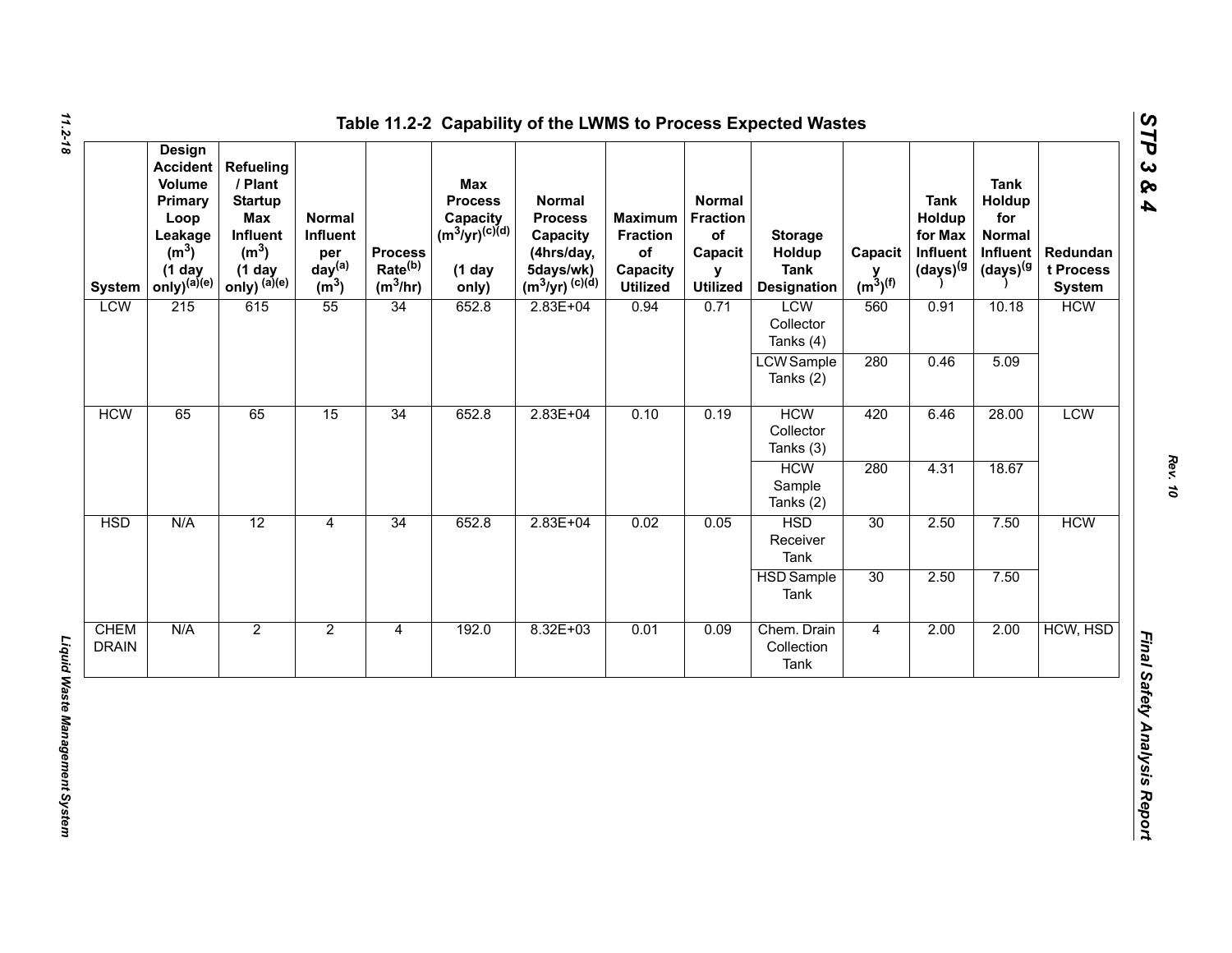- 
- 
- 
- 
- 
- 
- 

Notes:<br>
(a) ABWR DCD Table 11.2-2.<br>
(b) Process Rate - see Process Flow Diagram, Figure 11.2-1 Radwaste system PFD Sheets 1 of 2 and 2 of 2.<br>
(c) HCW and LCW mobile units include filters, reverse osmosis ion exchangers wit

*Rev. 10*

*STP 3 & 4*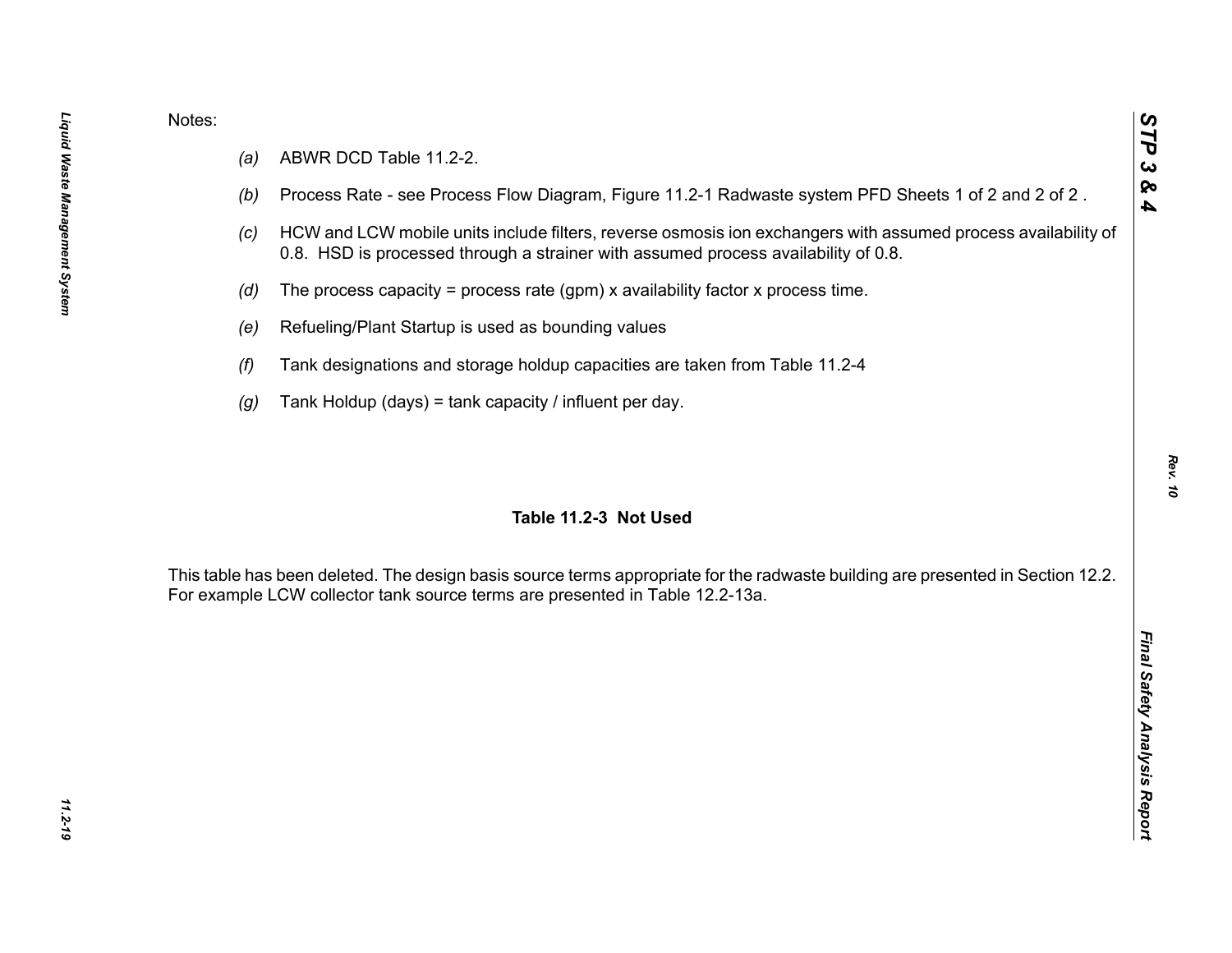| Component                                      | Quantity       | <b>Standards</b>    | <b>Type</b>              | <b>Nominal</b><br>Capacity<br>per tank<br>(m3) | <b>Design</b><br><b>Pressure</b><br>(kg/cm2) | <b>Design</b><br>Temp (°C) | <b>Normal</b><br>Operating<br><b>Pressure</b><br>(kg/cm2) | <b>Normal</b><br>Operating<br>Temp (°C) | <b>Material</b>        |
|------------------------------------------------|----------------|---------------------|--------------------------|------------------------------------------------|----------------------------------------------|----------------------------|-----------------------------------------------------------|-----------------------------------------|------------------------|
| <b>Tanks</b>                                   |                |                     |                          |                                                |                                              |                            |                                                           |                                         |                        |
| <b>HCW Collector</b><br>Tank                   | $\overline{3}$ | API-650/<br>API-620 | Cylindrical,<br>Vertical | 140                                            | atm                                          | 80                         | atm                                                       | 66                                      | SS                     |
| <b>HCW Sample</b><br>Tank                      | $\overline{2}$ | API-650/<br>API-620 | Cylindrical,<br>Vertical | 140                                            | atm                                          | 80                         | atm                                                       | 66                                      | $\overline{\text{SS}}$ |
| <b>LCW Collector</b><br>Tank                   | $\overline{4}$ | API-650/<br>API-620 | Cylindrical,<br>Vertical | 140                                            | atm                                          | 80                         | atm                                                       | 66                                      | $\overline{\text{SS}}$ |
| <b>LCW Sample</b><br>Tank                      | $\overline{2}$ | API-650/<br>API-620 | Cylindrical,<br>Vertical | 140                                            | atm                                          | 80                         | atm                                                       | 66                                      | $\overline{\text{SS}}$ |
| <b>HSD Receiver</b><br>Tank                    | $\mathbf{1}$   | API-650/<br>API-620 | Cylindrical,<br>Vertical | 30                                             | atm                                          | 80                         | atm                                                       | 66                                      | $\overline{\text{SS}}$ |
| <b>HSD Sample</b><br>Tank                      | $\overline{1}$ | API-650/<br>API-620 | Cylindrical,<br>Vertical | 30                                             | atm                                          | 80                         | atm                                                       | 66                                      | $\overline{\text{SS}}$ |
| <b>Chemical Drain</b><br><b>Collector Tank</b> | $\overline{1}$ | API-650/<br>API-620 | Cylindrical,<br>Vertical | $\overline{4}$                                 | atm                                          | 80                         | atm                                                       | 66                                      | SS                     |
|                                                |                |                     |                          |                                                |                                              |                            |                                                           |                                         |                        |

# *STP 3 & 4*

*Rev. 10*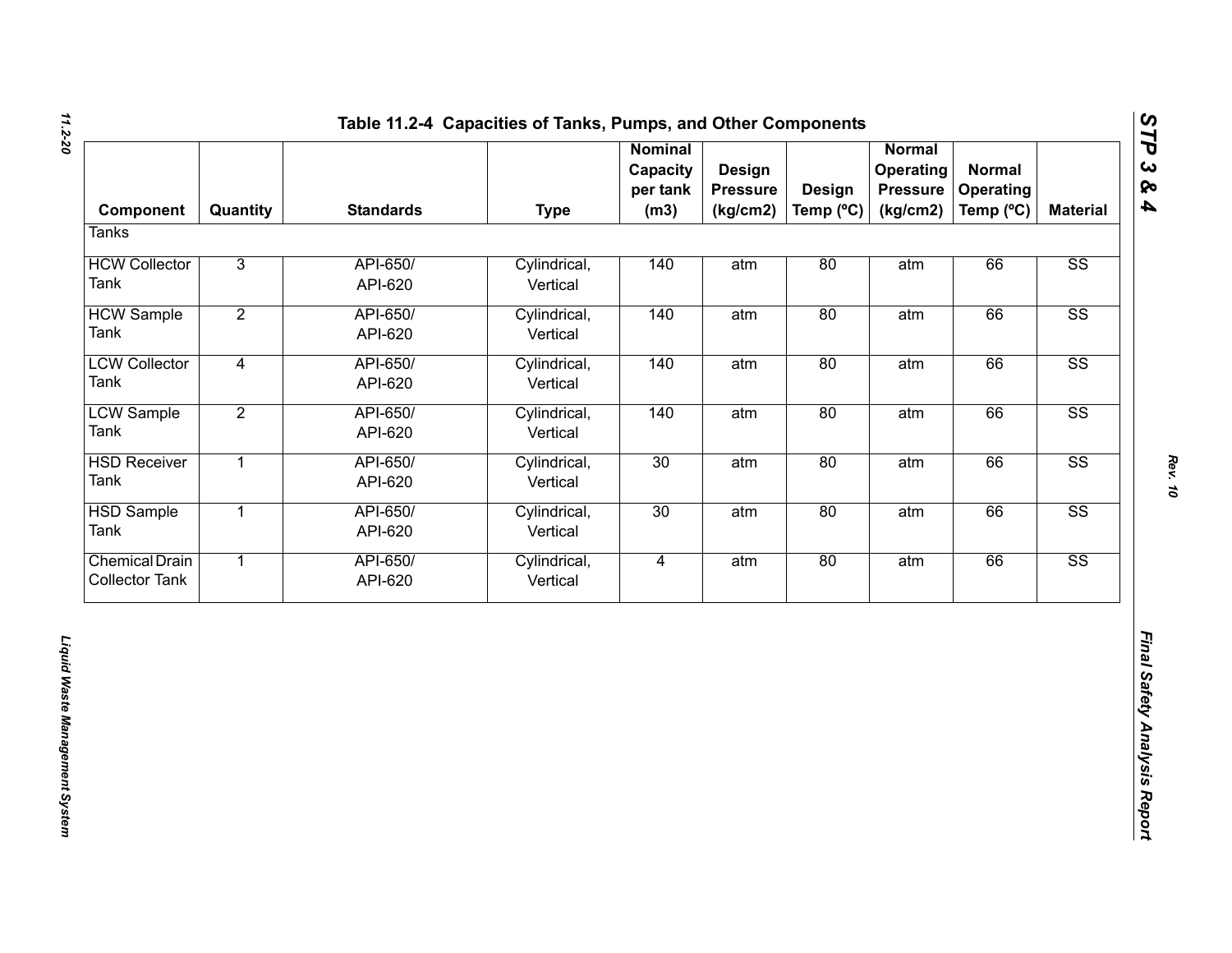| Component                                      | Quantity       | <b>Standards</b>                                                                 | <b>Type</b>                            | <b>Nominal</b><br>Capacity<br>per pump<br>$(m^3/hr)$ | Design<br><b>Pressure</b><br>(kg/cm2) | Design<br>Temp $(^{\circ}C)$ | <b>Normal</b><br>Operating<br><b>Pressure</b><br>(kg/cm2) | <b>Normal</b><br>Operating<br>Temp (°C) | <b>Material</b>        |
|------------------------------------------------|----------------|----------------------------------------------------------------------------------|----------------------------------------|------------------------------------------------------|---------------------------------------|------------------------------|-----------------------------------------------------------|-----------------------------------------|------------------------|
| Pumps                                          |                |                                                                                  |                                        |                                                      |                                       |                              |                                                           |                                         |                        |
| <b>HCW Collector</b><br>Pump                   | 3              | API-610; API-674; API-675;<br><b>ASME Code Section VIII,</b><br>Div. 1 or Div. 2 | Centrifugal/<br><b>Mechanical Seal</b> | 68                                                   | 15                                    | 80                           | 10                                                        | 66                                      | $\overline{\text{SS}}$ |
| <b>HCW Sample</b><br>Pump                      | $\overline{2}$ | API-610; API-674; API-675;<br>ASME Code Section VIII,<br>Div. 1 or Div. 2        | Centrifugal/<br><b>Mechanical Seal</b> | 150                                                  | 15                                    | 80                           | 10                                                        | 66                                      | $\overline{\text{SS}}$ |
| <b>LCW Collector</b><br>Pump                   | 4              | API-610; API-674; API-675;<br>ASME Code Section VIII,<br>Div. 1 or Div. 2        | Centrifugal/<br>Mechanical Seal        | 68                                                   | 15                                    | 80                           | 10                                                        | 66                                      | $\overline{\text{SS}}$ |
| <b>LCW Sample</b><br>Pump                      | $\overline{2}$ | API-610; API-674; API-675;<br>ASME Code Section VIII,<br>Div. 1 or Div. 2        | Centrifugal/<br><b>Mechanical Seal</b> | 150                                                  | 15                                    | 80                           | 10                                                        | 66                                      | $\overline{\text{SS}}$ |
| <b>HSD Receiver</b><br>Pump                    | $\overline{2}$ | API-610; API-674; API-675;<br>ASME Code Section VIII,<br>Div. 1 or Div. 2        | Centrifugal/<br>Mechanical Seal        | 68                                                   | 15                                    | 80                           | 10                                                        | 66                                      | $\overline{\text{SS}}$ |
| <b>HSD Sample</b><br>Pump                      | $\overline{2}$ | API-610; API-674; API-675;<br><b>ASME Code Section VIII,</b><br>Div. 1 or Div. 2 | Centrifugal/<br>Mechanical Seal        | 80                                                   | 15                                    | 80                           | 10                                                        | 66                                      | $\overline{\text{SS}}$ |
| <b>Chemical Drain</b><br><b>Collector Pump</b> | $\overline{2}$ | API-610; API-674; API-675;<br>ASME Code Section VIII,<br>Div. 1 or Div. 2        | Centrifugal/<br>Mechanical Seal        | 10                                                   | 15                                    | 80                           | 10                                                        | 66                                      | $\overline{\text{SS}}$ |

*STP 3 & 4*

11.2-21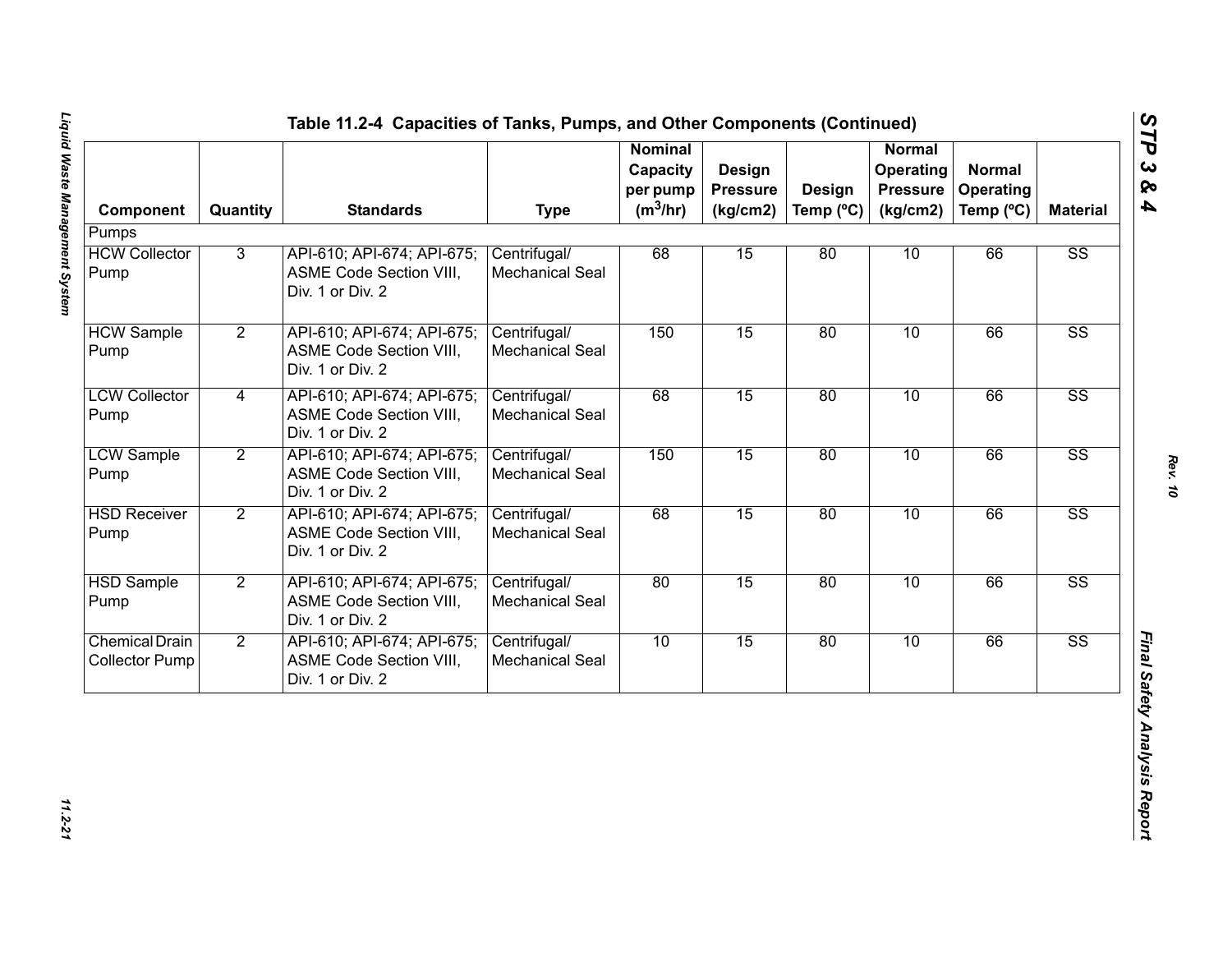| Component                                                                                                             | Quantity       | <b>Standards</b>                                                                                                                        | <b>Type</b>                    | <b>Nominal</b><br>Capacity<br>per unit<br>$(m^3/hr)$ | <b>Design</b><br><b>Pressure</b><br>(kg/cm2) | <b>Design</b><br>Temp $(^{\circ}C)$ | Normal<br>Operating<br><b>Pressure</b><br>(kg/cm2) | <b>Normal</b><br>Operating<br>Temp (°C) | <b>Material</b>        |
|-----------------------------------------------------------------------------------------------------------------------|----------------|-----------------------------------------------------------------------------------------------------------------------------------------|--------------------------------|------------------------------------------------------|----------------------------------------------|-------------------------------------|----------------------------------------------------|-----------------------------------------|------------------------|
| <b>LWMS Mobile System for LCW Processing</b>                                                                          |                |                                                                                                                                         |                                |                                                      |                                              |                                     |                                                    |                                         |                        |
| <b>LCW Filter</b>                                                                                                     |                | API-620, ASME Code<br>BPVC Div. 1 or Div 2 <sup>b</sup>                                                                                 | <b>Charcoal Filter</b>         | 34                                                   | 15                                           | 80                                  | 10                                                 | 66                                      | SS <sup>c</sup>        |
| <b>LCW Filter</b>                                                                                                     | 1              | API-620, ASME Code<br>BPVC Div. 1 or Div 2 <sup>b</sup>                                                                                 | <b>Membrane Filter</b>         | 34                                                   | 15                                           | 80                                  | 10                                                 | 66                                      | SS <sup>c</sup>        |
| <b>LCW Reverse</b><br>Osmosis Unit                                                                                    | $\mathbf{1}$   | API-620, ASME Code<br>BPVC Div. 1 or Div 2 <sup>b</sup>                                                                                 | 2 Pass Reverse<br>Osmosis Unit | 34                                                   | variable                                     | 80                                  | variable                                           | 66                                      | SS <sup>c</sup>        |
| <b>LCW</b><br>Demineralizer                                                                                           | $\overline{2}$ | API-620, ASME Code<br>BPVC Div. 1 or Div 2 <sup>b</sup>                                                                                 | <b>Mixed Bed Type</b>          | 34                                                   | 15                                           | 80                                  | 10                                                 | 66                                      | SS <sup>c</sup>        |
| <b>LWMS Mobile System for HCW Processing</b>                                                                          |                |                                                                                                                                         |                                |                                                      |                                              |                                     |                                                    |                                         |                        |
| <b>HCW Filter</b>                                                                                                     |                | API-620, ASME Code<br>BPVC Div. 1 or Div 2 <sup>b</sup>                                                                                 | <b>Charcoal Filter</b>         | 34                                                   | 15                                           | 80                                  | 10                                                 | 66                                      | SS <sup>c</sup>        |
| <b>HCW Filter</b>                                                                                                     | $\mathbf{1}$   | API-620, ASME Code<br>BPVC Div. 1 or Div 2 <sup>b</sup>                                                                                 | <b>Membrane Filter</b>         | 34                                                   | 15                                           | 80                                  | 10                                                 | 66                                      | $SS^a$                 |
| <b>HCW Reverse</b><br>Osmosis Unit                                                                                    | $\mathbf{1}$   | API-620, ASME Code<br>BPVC Div. 1 or Div 2 <sup>b</sup>                                                                                 | 2 Pass Reverse<br>Osmosis Unit | 34                                                   | variable                                     | 80                                  | variable                                           | 66                                      | SS <sup>c</sup>        |
| <b>HCW</b><br>Demineralizer                                                                                           | $\overline{2}$ | API-620, ASME Code<br>BPVC Div. 1 or Div 2 <sup>b</sup>                                                                                 | <b>Mixed Bed Type</b>          | 34                                                   | 15                                           | 80                                  | 10                                                 | 66                                      | SS <sup>c</sup>        |
| <b>Strainers</b>                                                                                                      |                |                                                                                                                                         |                                |                                                      |                                              |                                     |                                                    |                                         |                        |
| <b>HSD Strainer</b>                                                                                                   | $\overline{2}$ | ANSI/ASME B31.1 (same<br>as piping)                                                                                                     | <b>Inline Strainers</b>        | 34                                                   | 15                                           | 80                                  | 10                                                 | 66                                      | $\overline{\text{SS}}$ |
| Notes:<br>(a) Nominal capacity refers to the batch capacity<br>(b) For vessel design<br>Vessel material<br>(c)<br>(d) |                | When processing through the LWMS Mobile Units and HSD strainers, the remainder of the flow is recycled to the subsystem collector tank. |                                |                                                      |                                              |                                     |                                                    |                                         |                        |

## Liquid Waste Management System *Liquid Waste Management System*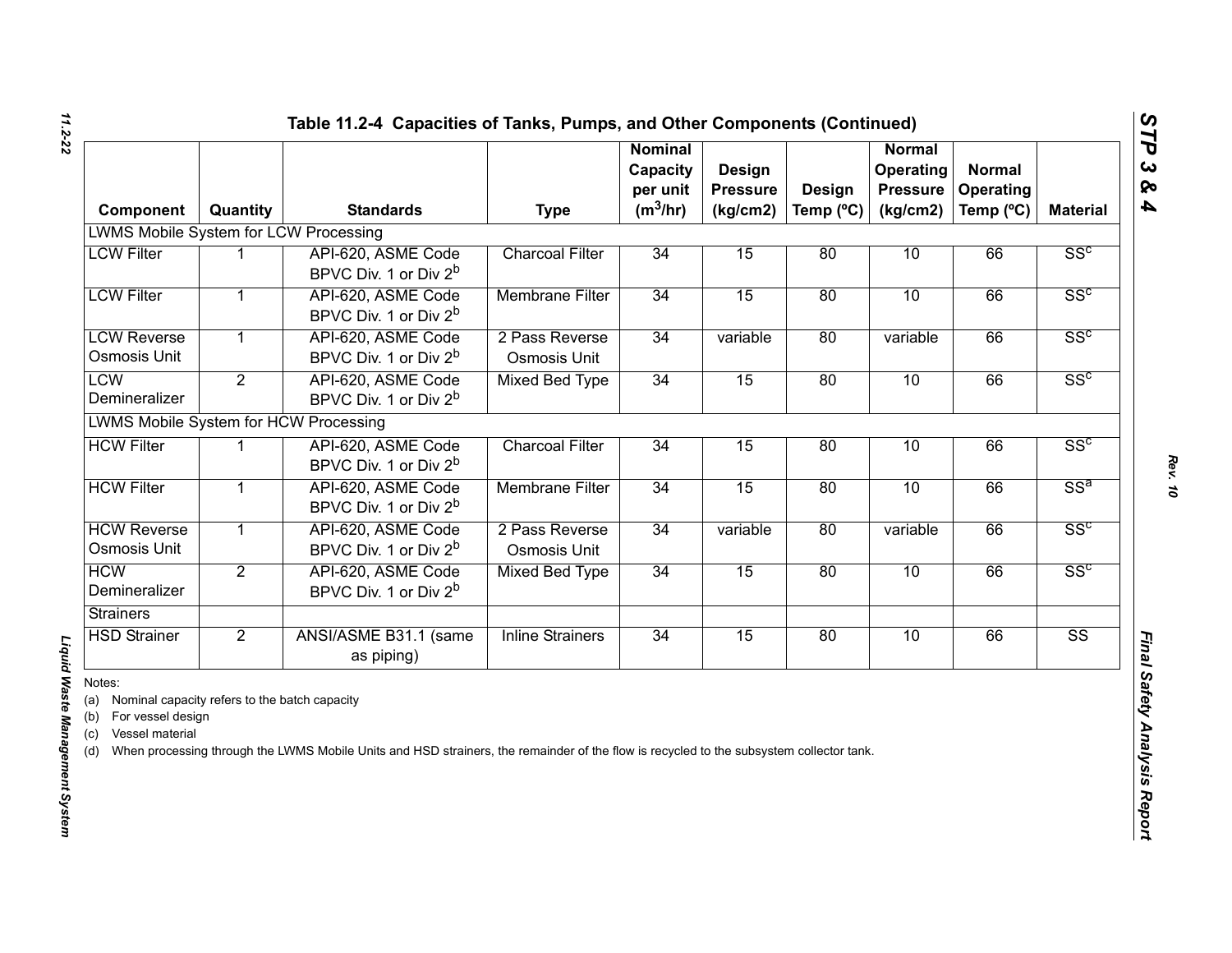| Subsystems*                                                               | <b>Filter</b> | <b>Reverse Osmosis</b> | Ion-Exchanger | <b>Total DF</b> |
|---------------------------------------------------------------------------|---------------|------------------------|---------------|-----------------|
| Equipment (low conductivity)                                              |               |                        |               |                 |
| Drain Subsystem:                                                          |               |                        |               |                 |
| Halogens                                                                  | 1             | $10*$                  | $100(10)$ **  | 10,000          |
| Cs, Rb                                                                    |               | $10*$                  | $10(10)$ **   | 1,000           |
| Other nuclides                                                            | 1             | $10*$                  | $100(10)$ **  | 10,000          |
| Floor (high conductivity)                                                 |               |                        |               |                 |
| Drain Subsystem:                                                          |               |                        |               |                 |
| Halogens                                                                  | 1             | $10*$                  | $100(10)$ **  | 10,000          |
| Cs, Rb                                                                    | 1             | $10*$                  | $2(10)$ **    | 200             |
| Other nuclides                                                            | 1             | $10*$                  | 100 (10)**    | 10,000          |
| A DF of 1 is used for tritium.                                            |               |                        |               |                 |
| Chemical Drain Subsystem:                                                 |               |                        |               |                 |
| Chemical drain is processed in high conductivity drain subsystem.         |               |                        |               |                 |
| Detergent Drain Subsystem:                                                |               |                        |               |                 |
| A DF of 1 is used for the detergent drain strainer for all radionuclides. |               |                        |               |                 |

|  | Table 11.2-5 Decontamination Factors* |  |
|--|---------------------------------------|--|
|--|---------------------------------------|--|

*Rev. 10*

\* Radwaste processing equipment is designed to meet or exceed these decontamination factors.

\*\* From ANSI 55.6 –1993, July 16, 1993, American National Standard for Liquid Radioactive Waste Processing System for Light Water Reactor Plants, (Reference 11.2-4), Table 8, Decontamination Factors. For two ion exchangers in series, the DF for the second unit is given in parentheses.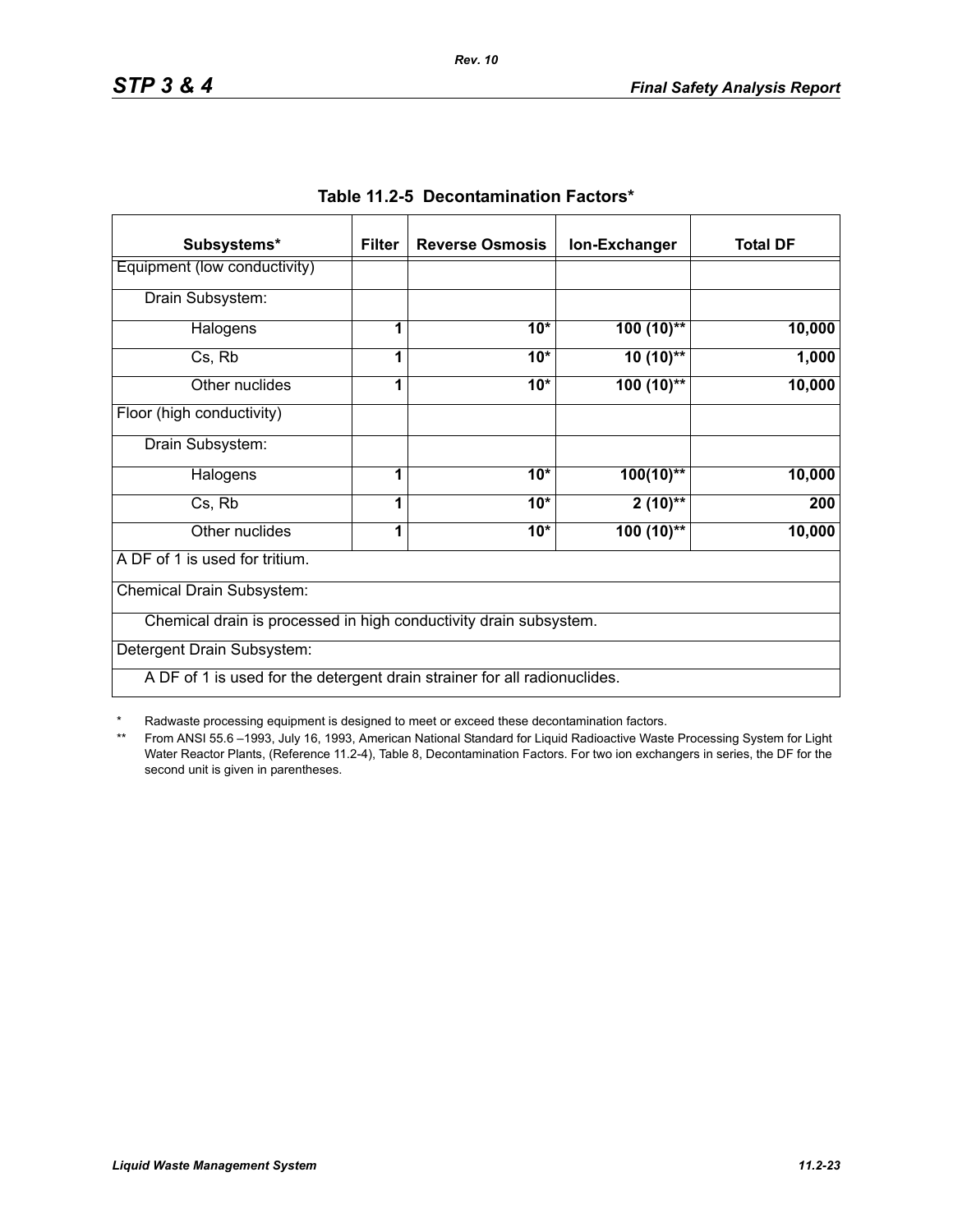| <b>Waste Generation Source</b>               | <b>Batch Volume</b> | <b>Normal</b>    | <b>Maximum</b>           | <b>Normal</b><br><b>Volume</b> | <b>Design Accident</b><br><b>Volume Primary</b> |                      | Volume in m <sup>3</sup> on Maximum Day<br>Refueling |
|----------------------------------------------|---------------------|------------------|--------------------------|--------------------------------|-------------------------------------------------|----------------------|------------------------------------------------------|
|                                              | (m <sup>3</sup> )   | <b>Frequency</b> | <b>Frequency</b>         | $(m^3/d)$                      | Loop Leakage $(m^3)$                            | <b>Plant Startup</b> | <b>Water Cleanup</b>                                 |
| <b>Low Conductivity Wastes</b>               |                     |                  |                          |                                |                                                 |                      |                                                      |
| <b>DW Equipment Drain</b>                    | $\blacksquare$      | $\blacksquare$   | $\blacksquare$           | 10                             | 110                                             | 10                   | 10                                                   |
| <b>R/B Equipment Drain</b>                   | $\overline{a}$      | $\blacksquare$   | $\overline{a}$           | 15                             | 15                                              | 15                   | $\overline{15}$                                      |
| <b>T/B Equipment Drain</b>                   | $\overline{a}$      | $\blacksquare$   | $\mathbf{r}$             | 15                             | 15                                              | 15                   | 15                                                   |
| <b>RW/B Equipment Drain</b>                  | L.                  |                  |                          | $\overline{5}$                 | $\overline{5}$                                  | $\overline{5}$       | 5                                                    |
| <b>Upper Pool Drain</b>                      | $\overline{a}$      |                  | $\blacksquare$           | $\blacksquare$                 | $\blacksquare$                                  |                      | 500                                                  |
| <b>CUW Backwash Receiving</b><br><b>Tank</b> | 35                  | 1/20             | 1                        | $\blacksquare$                 | 35                                              | 35                   | 35                                                   |
| CF Backwash Receiving Tank                   | 35                  | 3/34             | 3                        | $\sim$                         | 35                                              | $\overline{35}$      | 35                                                   |
| Others                                       | $\blacksquare$      |                  |                          | 10                             |                                                 | 20                   |                                                      |
| <b>Total</b>                                 | $\overline{a}$      | $\blacksquare$   | $\sim$                   | 55                             | 215                                             | 135                  | 615                                                  |
| <b>High-Conductivity Wastes</b>              |                     |                  |                          |                                |                                                 |                      |                                                      |
| <b>Floor Drain</b>                           |                     |                  |                          |                                |                                                 |                      |                                                      |
| R/B Floor Drain                              |                     |                  |                          | $\overline{5}$                 | 55                                              | $\overline{5}$       | 5                                                    |
| <b>T/B Floor Drain</b>                       | $\blacksquare$      | $\sim$           | $\blacksquare$           | $\overline{5}$                 | $\overline{5}$                                  | $\overline{5}$       | 5                                                    |
| <b>RW/B Floor Drain</b>                      |                     | $\sim$           | $\overline{\phantom{0}}$ | $\overline{3}$                 | $\overline{3}$                                  | 3                    | 3                                                    |
| <b>Equipment Displacement</b>                | $\blacksquare$      | $\blacksquare$   | $\sim$                   | $\blacksquare$                 | $\sim$                                          | $\overline{a}$       | 50                                                   |
| Subtotal                                     |                     | $\blacksquare$   | $\blacksquare$           | $\overline{13}$                | 63                                              | $\overline{13}$      | 63                                                   |
| <b>Chemical Drain Wastes</b>                 |                     |                  |                          |                                |                                                 |                      |                                                      |
| <b>Hot Laboratory Chemical</b><br>Drain      | $\blacksquare$      | $\sim$           | $\overline{\phantom{0}}$ | $\overline{2}$                 | $\overline{2}$                                  | $\overline{2}$       | $\overline{2}$                                       |
| <b>Total</b>                                 | $\overline{a}$      | $\mathbf{r}$     | $\sim$                   | 15                             | 65                                              | 15                   | 65                                                   |
| <b>Detergent Wastes</b>                      |                     |                  |                          |                                |                                                 |                      |                                                      |
| <b>Hot Shower Drain</b>                      | $\blacksquare$      | $\blacksquare$   | $\blacksquare$           | 3                              | $\blacksquare$                                  | 8                    |                                                      |
| <b>Laundry Drain</b>                         | $\Delta$            | $\blacksquare$   | $\blacksquare$           | $\mathbf 1$                    | $\blacksquare$                                  | 4                    |                                                      |
| <b>Total</b>                                 | $\blacksquare$      | $\sim$           | $\overline{\phantom{a}}$ | $\overline{4}$                 | $\blacksquare$                                  | $\overline{12}$      |                                                      |

*11.2-24*

*Liquid Waste Management System* 

Liquid Waste Management System

*STP 3 & 4*